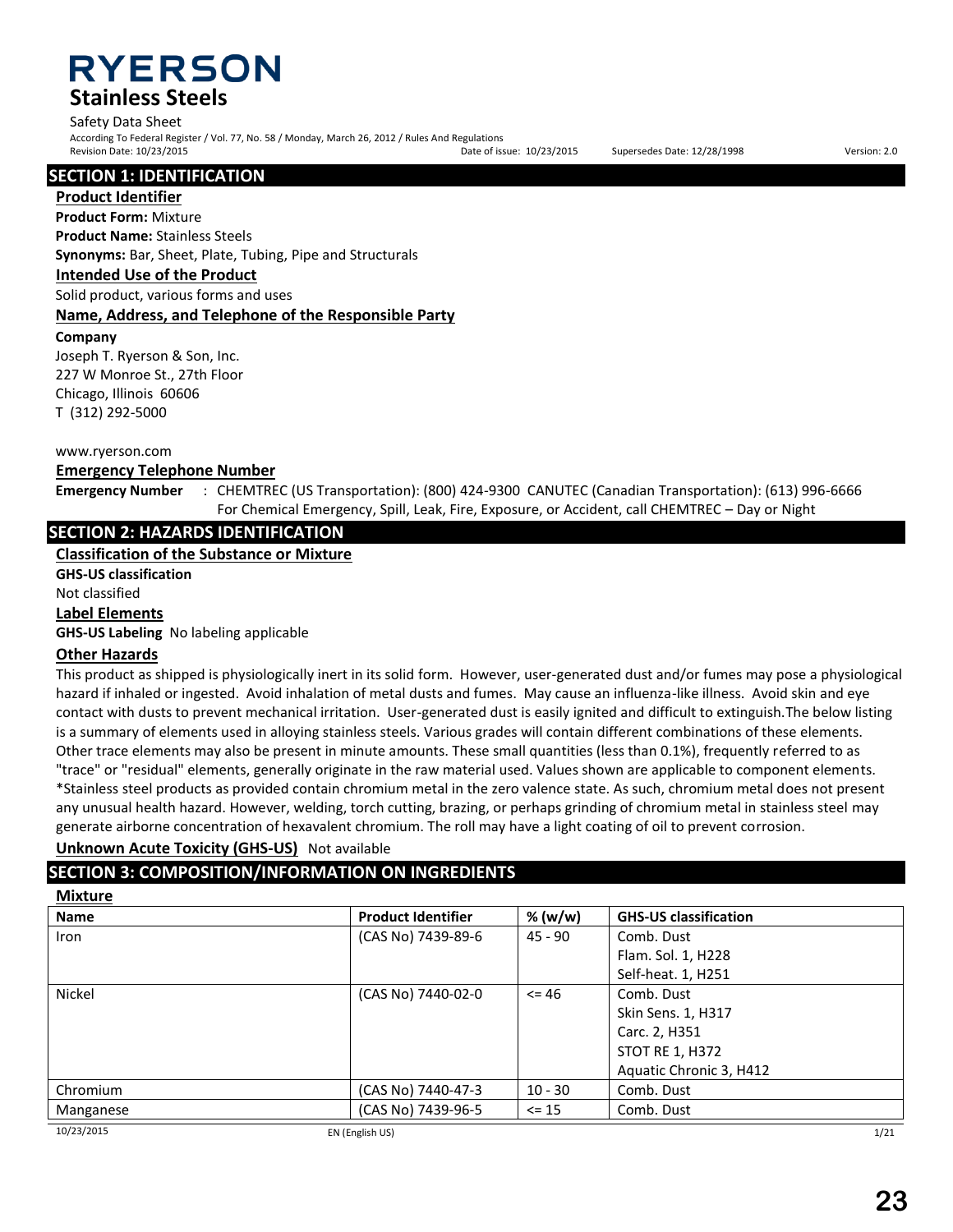Safety Data Sheet

According To Federal Register / Vol. 77, No. 58 / Monday, March 26, 2012 / Rules And Regulations

| Molybdenum    | (CAS No) 7439-98-7 | $\leq$ 7    | Comb. Dust                                 |
|---------------|--------------------|-------------|--------------------------------------------|
| Silicon       | (CAS No) 7440-21-3 | $<= 6.5$    | Comb. Dust                                 |
| Copper        | (CAS No) 7440-50-8 | $\leq$ 5    | Comb. Dust                                 |
|               |                    |             | Aquatic Acute 1, H400                      |
|               |                    |             | Aquatic Chronic 3, H412                    |
| Cobalt        | (CAS No) 7440-48-4 | $\leq$ 5    | Comb. Dust                                 |
|               |                    |             | Acute Tox. 4 (Oral), H302                  |
|               |                    |             | Eye Irrit. 2A, H319                        |
|               |                    |             | Resp. Sens. 1B, H334                       |
|               |                    |             | Skin Sens. 1, H317                         |
|               |                    |             | Carc. 1B, H350                             |
|               |                    |             | Repr. 2, H361                              |
|               |                    |             | Aquatic Chronic 1, H410                    |
| Tungsten      | (CAS No) 7440-33-7 | $\leq$ 4    | Comb. Dust                                 |
|               |                    |             | Flam. Sol. 1, H228                         |
|               |                    |             | Self-heat. 2, H252                         |
| Aluminum      | (CAS No) 7429-90-5 | $\leq 4$    | Comb. Dust                                 |
|               |                    |             | Flam. Sol. 1, H228                         |
|               |                    |             | Water-react. 2, H261                       |
| Titanium      | (CAS No) 7440-32-6 | $\leq$ 2.4  | Comb. Dust                                 |
|               |                    |             | Flam. Sol. 1, H228                         |
| Carbon        | (CAS No) 7440-44-0 | $\leq$ 2    | Comb. Dust                                 |
| Vanadium      | (CAS No) 7440-62-2 | $\le$ 1.1   | Comb. Dust                                 |
| Tantalum      | (CAS No) 7440-25-7 | $\leq$ 1    | Comb. Dust                                 |
|               |                    |             | Flam. Sol. 1, H228                         |
| Niobium       | (CAS No) 7440-03-1 | $\leq 1$    | Comb. Dust                                 |
|               |                    |             | Flam. Sol. 1, H228                         |
| Lead          | (CAS No) 7439-92-1 | ${}_{0.1}$  | Carc. 1B, H350                             |
|               |                    |             | Repr. 1A, H360                             |
|               |                    |             | <b>STOT RE 1, H372</b>                     |
|               |                    |             | Aquatic Acute 1, H400                      |
|               |                    |             | Aquatic Chronic 1, H410                    |
| Paraffin oils | (CAS No) 8012-95-1 | $< 0.1$     | Acute Tox. 4 (Inhalation:dust, mist), H332 |
|               |                    |             | Asp. Tox. 1, H304                          |
|               |                    |             | Aquatic Chronic 4, H413                    |
| Nitrogen      | (CAS No) 7727-37-9 | $\leq 0.06$ | Simple Asphy, H380                         |
|               |                    |             | Compressed gas, H280                       |
| Sulfur        | (CAS No) 7704-34-9 | $= 0.06$    | Comb. Dust                                 |
|               |                    |             | Skin Irrit. 2, H315                        |
|               |                    |             | Aquatic Acute 3, H402                      |

Full text of H-phrases: see section 16

## **SECTION 4: FIRST AID MEASURES**

### **Description of First Aid Measures**

**General:** If injury occurs or if you feel unwell seek medical advice.

**Inhalation:** If inhaled, remove to fresh air and keep at rest in a position comfortable for breathing. Obtain medical attention if breathing difficulty persists.

**Skin Contact:** Cool skin rapidly with cold water after contact with molten product. Removal of solidified molten material from skin requires medical assistance. Remove contaminated clothing. Wash contaminated clothing before reuse. Obtain medical attention if irritation develops or persists.

**Eye Contact:** Immediately rinse with water for a prolonged period (at least 15 minutes) while holding the eyelids wide open. Remove contact lenses, if present and easy to do. Continue rinsing. Obtain medical attention if irritation develops or persists.

**Ingestion:** If swallowed, do not induce vomiting: seek medical advice immediately and show this container or label.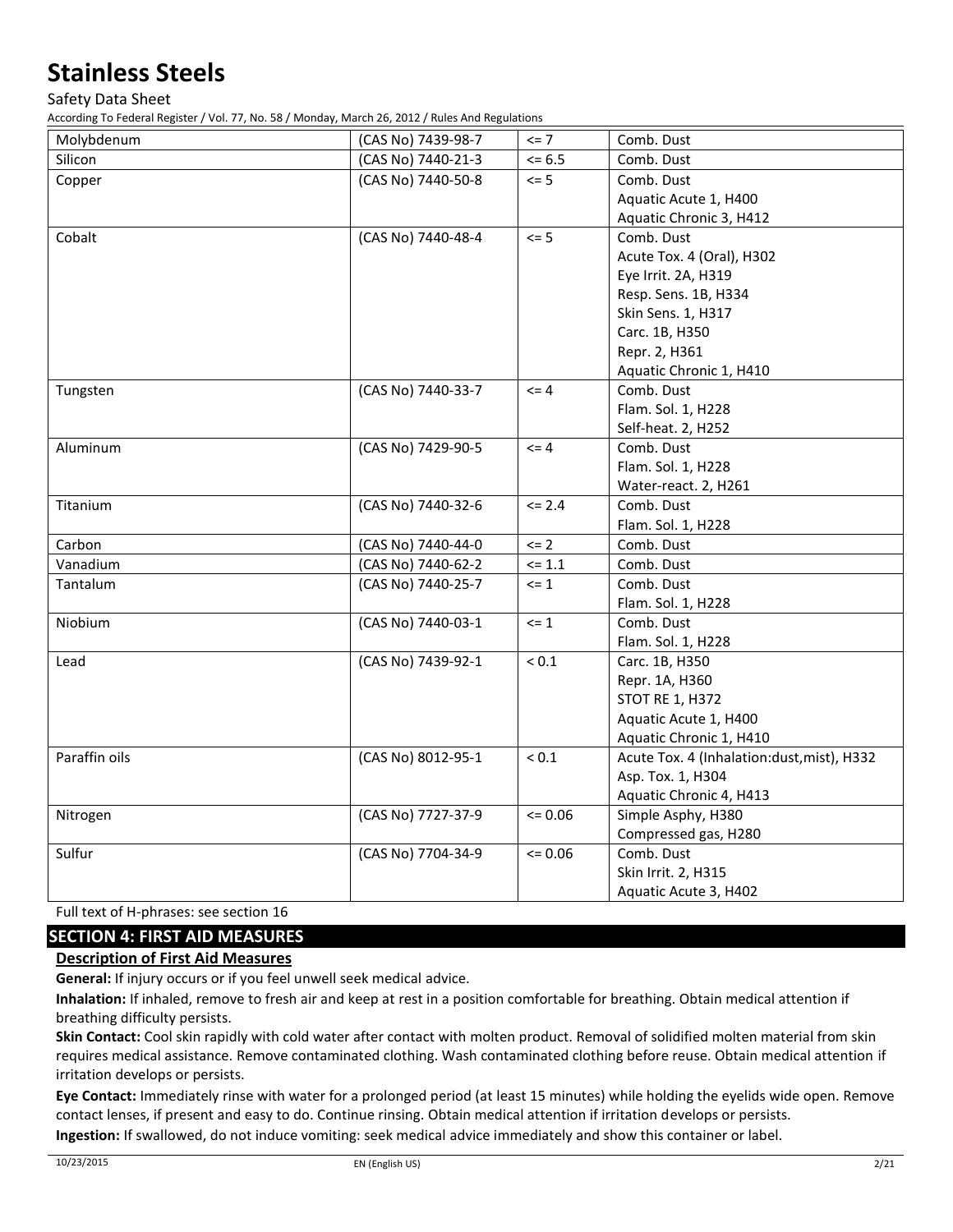#### Safety Data Sheet

According To Federal Register / Vol. 77, No. 58 / Monday, March 26, 2012 / Rules And Regulations

### **Most Important Symptoms and Effects Both Acute and Delayed**

**General:** Under normal conditions of use not expected to present a significant hazard. Under milling, or physical alteration metal dusts may be produced that cause irritation of the respiratory tract, skin, and may be harmful. Molten material may release toxic, and irritating fumes.

**Inhalation:** During processing, the most significant route of exposure is by the inhalation (breathing) of fumes. If fumes are inhaled, they can cause a condition commonly known as metal fume fever with symptoms which resemble influenza; Symptoms may be delayed 4-12 hours and begin with a sudden onset of thirst, and a sweet, metallic or foul taste in the mouth. Other symptoms may include upper respiratory tract irritation accompanied by coughing and a dryness of the mucous membranes, lassitude and a generalized feeling of malaise. Fever, chills, muscular pain, mild to severe headache, nausea, occasional vomiting, exaggerated mental activity, profuse sweating, excessive urination, diarrhea and prostration may also occur.

**Skin Contact:** Dust may cause irritation in skin folds or by contact in combination with tight clothing. Contact with hot, molten metal will cause thermal burns.

**Eye Contact:** Dust generated from material cutting may cause a slight irritation. Slivers may be generated, which could cause mechanical irritation or injure the eye. Dusts caused from milling and physical alteration will likely cause eye irritation. Fumes from thermal decomposition or molten material will likely be irritating to the eyes.

**Ingestion:** If large amounts are ingested: Gastrointestinal irritation.

**Chronic Symptoms:** In massive form, no hazard exists. If physically altered to present slivers, ribbons, dusts or fumes from molten material: Molten material may produce fumes that are toxic, or irritating, and may cause metal fume fever. When machined or physically altered material may produce dusts or ribbons that may be irritating or harmful. Chromium: Certain hexavalent chromium compounds have been demonstrated to be carcinogenic on the basis of epidemiological investigations on workers and experimental studies in animals. Increased incidences of respiratory cancer have been found in chromium (VI) workers.There is an increased incidence of lung cancer in industrial workers exposed to chromium (VI) compounds. Please refer to IARC volume 23 for a more detailed discussion. Nickel: May cause a form of dermatitis known as nickel itch and intestinal irritation, which may cause disorders, convulsions and asphyxia. . Inhalation of Nickel compounds has been shown in studies to provide an increased incidence of cancer of the nasal cavity, lung and possibly larynx in nickel refinery workers. Aluminum: Inhalation of finely divided aluminum powder may cause pulmonary fibrosis. Copper: Overexposure to fumes may cause metal fume fever (chills, muscle aches, nausea, fever, dry throat, cough, weakness, lassitude); metallic or sweet taste; discoloration of skin and hair. Tissue damage of mucous membranes may follow chronic dust exposure. Antimony: Exposure to antimony dusts and fume may result in irritation eyes, skin, nose, throat, mouth; cough; dizziness; headache; nausea, vomiting, diarrhea; stomach cramps; insomnia; anorexia; unable to smell properly. Inhalation of iron oxide fumes undergoing decomposition may cause irritation and flu-like symptoms, otherwise iron oxide is not hazardous. . Lead: Exposure can result in lassitude (weakness, exhaustion), insomnia; facial pallor; anorexia, weight loss, malnutrition; constipation, abdominal pain, colic; anemia; gingival lead line; tremor; encephalopathy; kidney disease; hypertension. Zinc: Prolonged exposure to high concentrations of zinc fumes may cause "zinc shakes", an involuntary twitching of the muscles. Otherwise, zinc is non-toxic.

### **Indication of Any Immediate Medical Attention and Special Treatment Needed**

If medical advice is needed, have product container or label at hand.

### **SECTION 5: FIRE-FIGHTING MEASURES**

### **Extinguishing Media**

**Suitable Extinguishing Media:** Cover with sand or earth. metal fire extinction powder. Use extinguishing media appropriate for surrounding fire.

**Unsuitable Extinguishing Media:** Do not use water jet. Use of heavy stream of water may spread fire.

#### **Special Hazards Arising From the Substance or Mixture**

**Fire Hazard:** In massive form: Not flammable. In powdered form: Metallic dusts may ignite or explode. Fire may produce irritating and/or toxic gases.

**Explosion Hazard:** In massive form: None known. In powdered form: Combustible dust. Dust clouds can be explosive. Avoid dust clouds in combination with static electricity.

**Reactivity:** Product itself is not explosive but if dust is generated, dust clouds suspended in air can be explosive.

### **Advice for Firefighters**

**Precautionary Measures Fire:** Not available

**Firefighting Instructions:** Do not breathe fumes from fires or vapours from decomposition. Keep upwind.

**Protection During Firefighting:** Firefighters must use full bunker gear including NIOSH-approved positive-pressure self-contained breathing apparatus to protect against potential hazardous combustion and decomposition products.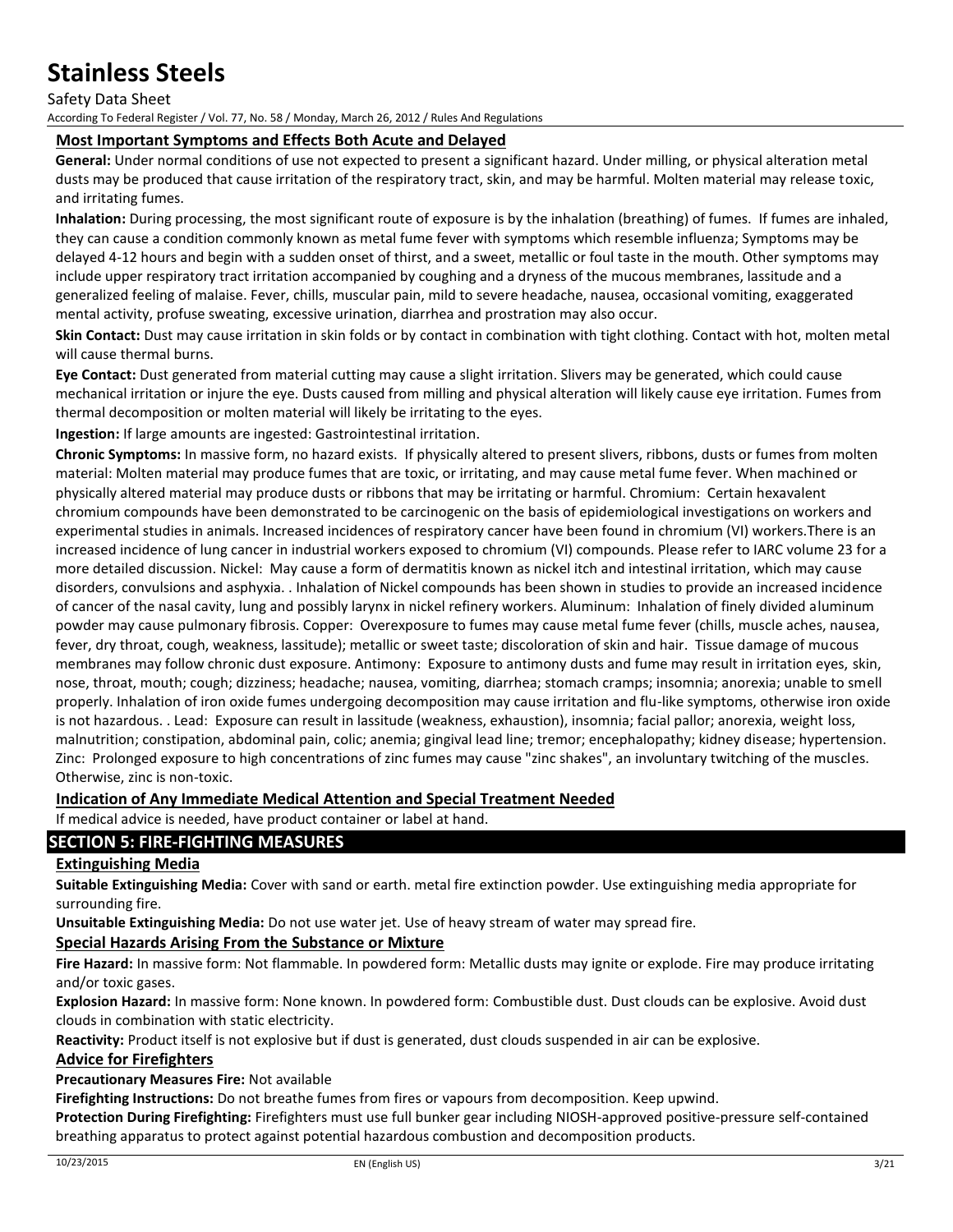Safety Data Sheet

According To Federal Register / Vol. 77, No. 58 / Monday, March 26, 2012 / Rules And Regulations

#### **Hazardous Combustion Products**:Not available

#### **Reference to Other Sections**

Refer to section 9 for flammability properties.

#### **SECTION 6: ACCIDENTAL RELEASE MEASURES**

#### **Personal Precautions, Protective Equipment and Emergency Procedures** Not available

**For Non-Emergency Personnel**

**Protective Equipment:** Wear eye protection.

**Emergency Procedures:** Avoid creating or spreading dust. Eliminate ignition sources.

#### **For Emergency Personnel**

**Protective Equipment:** Safety glasses.

**Emergency Procedures:** Ventilate area. Eliminate ignition sources. Evacuate unnecessary personnel.

**Environmental Precautions**

Do not allow to enter drains or water courses.

#### **Methods and Material for Containment and Cleaning Up**

**For Containment:** Contain and collect as any solid.

**Methods for Cleaning Up:** Avoid generation of dust during clean-up of spills. Take up mechanically (sweeping, shovelling) and collect in suitable container for disposal. Vacuum must be fitted with HEPA filter to prevent release of particulates during clean-up. Use only non-sparking tools. Use explosion-proof equipment.

**Reference to Other Sections** No additional information available

### **SECTION 7: HANDLING AND STORAGE**

### **Precautions for Safe Handling**

**Additional Hazards When Processed:** Do not handle until all safety precautions have been read and understood. In powdered form: Fine dust dispersed in air may ignite. Dust deposits should not be allowed to accumulate on surfaces, as these may form an explosive mixture if they are released into the atmosphere in sufficient concentration.

**Precautions for Safe Handling:** Do not breathe dust. Do not get in eyes, on skin, or on clothing. Avoid creating or spreading dust. Always wash hands after handling the product. Do not eat, drink or smoke when using this product. Ensure there is adequate ventilation. Wear recommended personal protective equipment.

**Hygiene Measures:** Handle in accordance with good industrial hygiene and safety procedures. Always wash your hands immediately after handling this product, and once again before leaving the workplace. Wash contaminated clothing before reuse. Do not eat, drink or smoke in areas where product is used.

#### **Conditions for Safe Storage, Including Any Incompatibilities**

**Storage Conditions:** Store in original container. Store in a dry, cool place. Store in a well-ventilated place. Keep container tightly closed.

#### **Specific End Use(s)**

Solid product, various forms and uses

### **SECTION 8: EXPOSURE CONTROLS/PERSONAL PROTECTION**

#### **Control Parameters**

For substances listed in section 3 that are not listed here, there are no established Exposure limits from the manufacturer, supplier, importer, or the appropriate advisory agency including: ACGIH (TLV), AIHA (WEEL), NIOSH (REL), OSHA (PEL), Canadian provincial governments, or the Mexican government

| Chromium (7440-47-3)               |                                     |                                        |
|------------------------------------|-------------------------------------|----------------------------------------|
| <b>USA ACGIH</b>                   | ACGIH TWA $(mg/m3)$                 | $0.5 \text{ mg/m}^3$                   |
| <b>USA ACGIH</b>                   | <b>ACGIH chemical category</b>      | Not Classifiable as a Human Carcinogen |
| <b>USA OSHA</b>                    | OSHA PEL (TWA) (mg/m <sup>3</sup> ) | 1 mg/m <sup>3</sup>                    |
| <b>USA NIOSH</b>                   | NIOSH REL (TWA) $(mg/m3)$           | $0.5 \text{ mg/m}^3$                   |
| <b>USA IDLH</b>                    | US IDLH $(mg/m3)$                   | 250 mg/m <sup>3</sup>                  |
| <b>Alberta</b>                     | OEL TWA (mg/m <sup>3</sup> )        | $0.5 \text{ mg/m}^3$                   |
| <b>British Columbia</b>            | OEL TWA (mg/m <sup>3</sup> )        | $0.5 \text{ mg/m}^3$                   |
| <b>Manitoba</b>                    | OEL TWA (mg/m <sup>3</sup> )        | $0.5 \text{ mg/m}^3$                   |
| <b>New Brunswick</b>               | OEL TWA (mg/m <sup>3</sup> )        | $0.5 \text{ mg/m}^3$                   |
| <b>Newfoundland &amp; Labrador</b> | OEL TWA (mg/m <sup>3</sup> )        | $0.5 \text{ mg/m}^3$                   |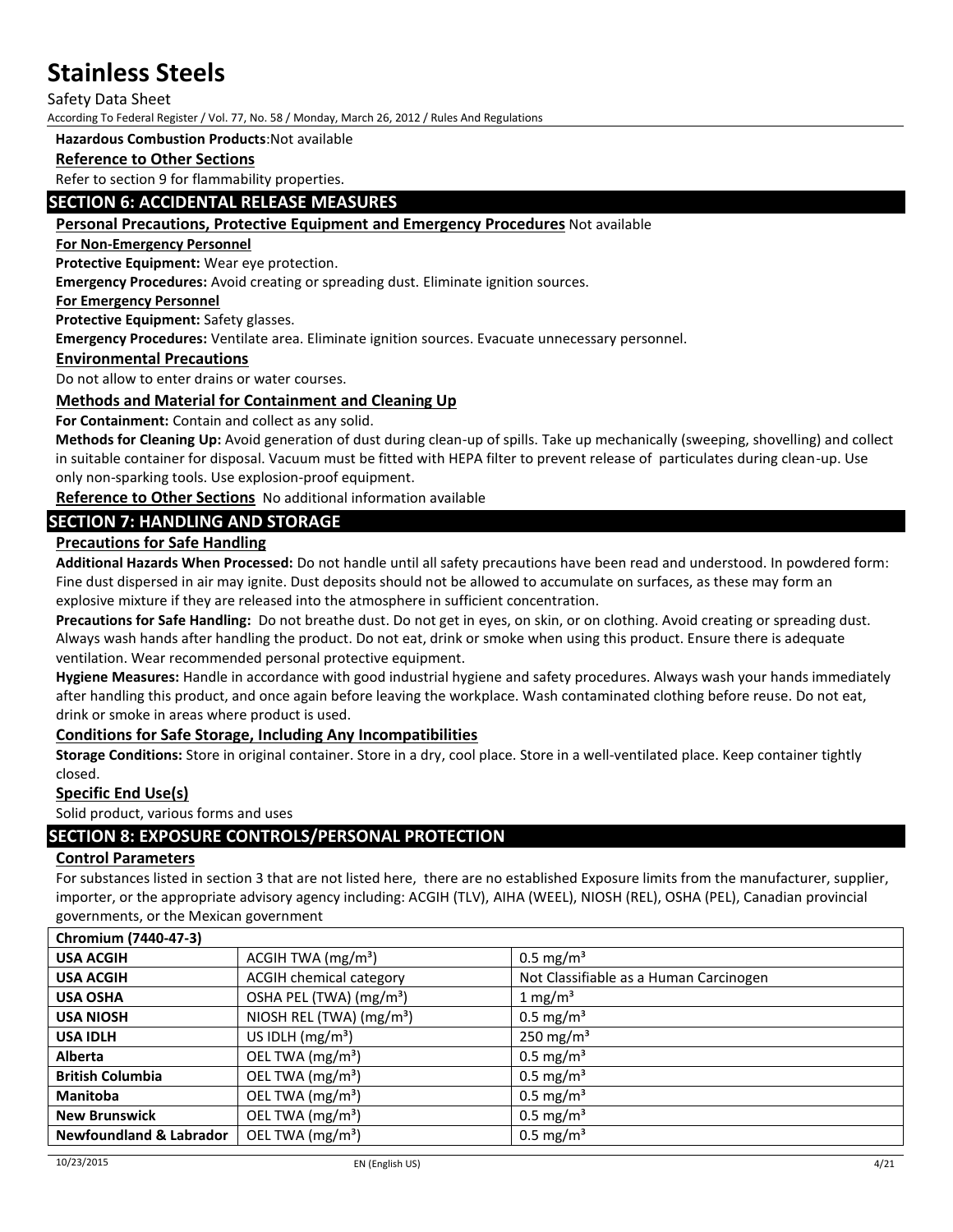# Safety Data Sheet

| <b>Nova Scotia</b><br>$0.5$ mg/m <sup>3</sup><br>OEL TWA (mg/m <sup>3</sup> )<br>OEL STEL (mg/m <sup>3</sup> )<br>$1.5 \text{ mg/m}^3$<br><b>Nunavut</b><br>$0.5$ mg/m <sup>3</sup><br>OEL TWA (mg/m <sup>3</sup> )<br><b>Nunavut</b><br>OEL STEL (mg/m <sup>3</sup> )<br>1.5 mg/m <sup>3</sup> (metal)<br><b>Northwest Territories</b><br>$0.5$ mg/m <sup>3</sup> (metal)<br>OEL TWA (mg/m <sup>3</sup> )<br><b>Northwest Territories</b><br>OEL TWA (mg/m <sup>3</sup> )<br>$0.5$ mg/m <sup>3</sup><br><b>Ontario</b> |  |
|-------------------------------------------------------------------------------------------------------------------------------------------------------------------------------------------------------------------------------------------------------------------------------------------------------------------------------------------------------------------------------------------------------------------------------------------------------------------------------------------------------------------------|--|
|                                                                                                                                                                                                                                                                                                                                                                                                                                                                                                                         |  |
|                                                                                                                                                                                                                                                                                                                                                                                                                                                                                                                         |  |
|                                                                                                                                                                                                                                                                                                                                                                                                                                                                                                                         |  |
|                                                                                                                                                                                                                                                                                                                                                                                                                                                                                                                         |  |
|                                                                                                                                                                                                                                                                                                                                                                                                                                                                                                                         |  |
| $0.5$ mg/m <sup>3</sup><br><b>Prince Edward Island</b><br>OEL TWA (mg/m <sup>3</sup> )                                                                                                                                                                                                                                                                                                                                                                                                                                  |  |
| VEMP (mg/m <sup>3</sup> )<br>$0.5$ mg/m <sup>3</sup><br>Québec                                                                                                                                                                                                                                                                                                                                                                                                                                                          |  |
| Saskatchewan<br>OEL STEL (mg/m <sup>3</sup> )<br>$1.5 \text{ mg/m}^3$                                                                                                                                                                                                                                                                                                                                                                                                                                                   |  |
| OEL TWA (mg/m <sup>3</sup> )<br>$0.5$ mg/m <sup>3</sup><br>Saskatchewan                                                                                                                                                                                                                                                                                                                                                                                                                                                 |  |
| OEL STEL (mg/m <sup>3</sup> )<br>3.0 mg/ $m3$<br>Yukon                                                                                                                                                                                                                                                                                                                                                                                                                                                                  |  |
| OEL TWA (mg/m <sup>3</sup> )<br>$0.1$ mg/m <sup>3</sup><br>Yukon                                                                                                                                                                                                                                                                                                                                                                                                                                                        |  |
| Nickel (7440-02-0)                                                                                                                                                                                                                                                                                                                                                                                                                                                                                                      |  |
| <b>USA ACGIH</b><br>ACGIH TWA $(mg/m3)$<br>1.5 mg/m <sup>3</sup> (inhalable fraction)                                                                                                                                                                                                                                                                                                                                                                                                                                   |  |
| <b>ACGIH chemical category</b><br>Not Suspected as a Human Carcinogen<br><b>USA ACGIH</b>                                                                                                                                                                                                                                                                                                                                                                                                                               |  |
| OSHA PEL (TWA) (mg/m <sup>3</sup> )<br>1 mg/m <sup>3</sup><br><b>USA OSHA</b>                                                                                                                                                                                                                                                                                                                                                                                                                                           |  |
| $0.015$ mg/m <sup>3</sup><br>NIOSH REL (TWA) (mg/m <sup>3</sup> )<br><b>USA NIOSH</b>                                                                                                                                                                                                                                                                                                                                                                                                                                   |  |
| $10 \text{ mg/m}^3$<br>US IDLH $(mg/m3)$<br><b>USA IDLH</b>                                                                                                                                                                                                                                                                                                                                                                                                                                                             |  |
| OEL TWA (mg/m <sup>3</sup> )<br>$1.5 \text{ mg/m}^3$<br>Alberta                                                                                                                                                                                                                                                                                                                                                                                                                                                         |  |
| OEL TWA (mg/m <sup>3</sup> )<br>$0.05$ mg/m <sup>3</sup><br><b>British Columbia</b>                                                                                                                                                                                                                                                                                                                                                                                                                                     |  |
| 1.5 mg/m <sup>3</sup> (inhalable fraction)<br>OEL TWA (mg/m <sup>3</sup> )<br>Manitoba                                                                                                                                                                                                                                                                                                                                                                                                                                  |  |
| $1$ mg/m <sup>3</sup><br>OEL TWA (mg/m <sup>3</sup> )<br><b>New Brunswick</b>                                                                                                                                                                                                                                                                                                                                                                                                                                           |  |
| OEL TWA (mg/m <sup>3</sup> )<br><b>Newfoundland &amp; Labrador</b><br>1.5 mg/m <sup>3</sup> (inhalable fraction)                                                                                                                                                                                                                                                                                                                                                                                                        |  |
| OEL TWA (mg/m <sup>3</sup> )<br>1.5 mg/m <sup>3</sup> (inhalable fraction)<br><b>Nova Scotia</b>                                                                                                                                                                                                                                                                                                                                                                                                                        |  |
| OEL STEL (mg/m <sup>3</sup> )<br>2 mg/ $m3$<br><b>Nunavut</b>                                                                                                                                                                                                                                                                                                                                                                                                                                                           |  |
| $1$ mg/m <sup>3</sup><br>OEL TWA (mg/m <sup>3</sup> )<br><b>Nunavut</b>                                                                                                                                                                                                                                                                                                                                                                                                                                                 |  |
| OEL STEL (mg/m <sup>3</sup> )<br>3 mg/m <sup>3</sup> (inhalable fraction)<br><b>Northwest Territories</b>                                                                                                                                                                                                                                                                                                                                                                                                               |  |
| 1.5 mg/m <sup>3</sup> (inhalable fraction)<br>OEL TWA (mg/m <sup>3</sup> )<br><b>Northwest Territories</b>                                                                                                                                                                                                                                                                                                                                                                                                              |  |
| OEL TWA (mg/m <sup>3</sup> )<br>$1 mg/m3$ (inhalable)<br><b>Ontario</b>                                                                                                                                                                                                                                                                                                                                                                                                                                                 |  |
| OEL TWA (mg/m <sup>3</sup> )<br>1.5 mg/m <sup>3</sup> (inhalable fraction)<br><b>Prince Edward Island</b>                                                                                                                                                                                                                                                                                                                                                                                                               |  |
| VEMP (mg/m <sup>3</sup> )<br>$1 \text{ mg/m}^3$<br>Québec                                                                                                                                                                                                                                                                                                                                                                                                                                                               |  |
| OEL STEL (mg/m <sup>3</sup> )<br>3 mg/m <sup>3</sup> (inhalable fraction)<br>Saskatchewan                                                                                                                                                                                                                                                                                                                                                                                                                               |  |
| OEL TWA (mg/m <sup>3</sup> )<br>1.5 mg/m <sup>3</sup> (inhalable fraction)<br>Saskatchewan                                                                                                                                                                                                                                                                                                                                                                                                                              |  |
| OEL STEL (mg/m <sup>3</sup> )<br>$3$ mg/m <sup>3</sup><br>Yukon                                                                                                                                                                                                                                                                                                                                                                                                                                                         |  |
| $1 \text{ mg/m}^3$<br>OEL TWA (mg/m <sup>3</sup> )<br>Yukon                                                                                                                                                                                                                                                                                                                                                                                                                                                             |  |
| <b>Manganese (7439-96-5)</b>                                                                                                                                                                                                                                                                                                                                                                                                                                                                                            |  |
| 0.02 mg/m <sup>3</sup> (respirable fraction)<br><b>USA ACGIH</b><br>ACGIH TWA $(mg/m3)$                                                                                                                                                                                                                                                                                                                                                                                                                                 |  |
| $0.1 \text{ mg/m}^3$ (inhalable fraction)                                                                                                                                                                                                                                                                                                                                                                                                                                                                               |  |
| Not Classifiable as a Human Carcinogen<br><b>USA ACGIH</b><br><b>ACGIH chemical category</b>                                                                                                                                                                                                                                                                                                                                                                                                                            |  |
| OSHA PEL (Ceiling) (mg/m <sup>3</sup> )<br>5 mg/m <sup>3</sup> (fume)<br><b>USA OSHA</b>                                                                                                                                                                                                                                                                                                                                                                                                                                |  |
| $1$ mg/m <sup>3</sup> (fume)<br>NIOSH REL (TWA) (mg/m <sup>3</sup> )<br><b>USA NIOSH</b>                                                                                                                                                                                                                                                                                                                                                                                                                                |  |
| 3 mg/ $m3$<br>NIOSH REL (STEL) (mg/m <sup>3</sup> )<br><b>USA NIOSH</b>                                                                                                                                                                                                                                                                                                                                                                                                                                                 |  |
| 500 mg/m $3$<br>US IDLH $(mg/m3)$<br><b>USA IDLH</b>                                                                                                                                                                                                                                                                                                                                                                                                                                                                    |  |
| $0.2$ mg/m <sup>3</sup><br>OEL TWA (mg/m <sup>3</sup> )<br>Alberta                                                                                                                                                                                                                                                                                                                                                                                                                                                      |  |
| $0.2 \text{ mg/m}^3$<br>OEL TWA (mg/m <sup>3</sup> )<br><b>British Columbia</b>                                                                                                                                                                                                                                                                                                                                                                                                                                         |  |
| 0.02 mg/m <sup>3</sup> (respirable fraction)<br>OEL TWA (mg/m <sup>3</sup> )<br>Manitoba                                                                                                                                                                                                                                                                                                                                                                                                                                |  |
| 0.1 mg/m <sup>3</sup> (inhalable fraction)                                                                                                                                                                                                                                                                                                                                                                                                                                                                              |  |
| <b>New Brunswick</b><br>OEL TWA (mg/m <sup>3</sup> )<br>$0.2 \text{ mg/m}^3$                                                                                                                                                                                                                                                                                                                                                                                                                                            |  |
| OEL TWA (mg/m <sup>3</sup> )<br><b>Newfoundland &amp; Labrador</b><br>0.02 mg/m <sup>3</sup> (respirable fraction)                                                                                                                                                                                                                                                                                                                                                                                                      |  |
| 0.1 mg/m <sup>3</sup> (inhalable fraction)                                                                                                                                                                                                                                                                                                                                                                                                                                                                              |  |
| OEL TWA (mg/m <sup>3</sup> )<br>0.02 mg/m <sup>3</sup> (respirable fraction)<br><b>Nova Scotia</b>                                                                                                                                                                                                                                                                                                                                                                                                                      |  |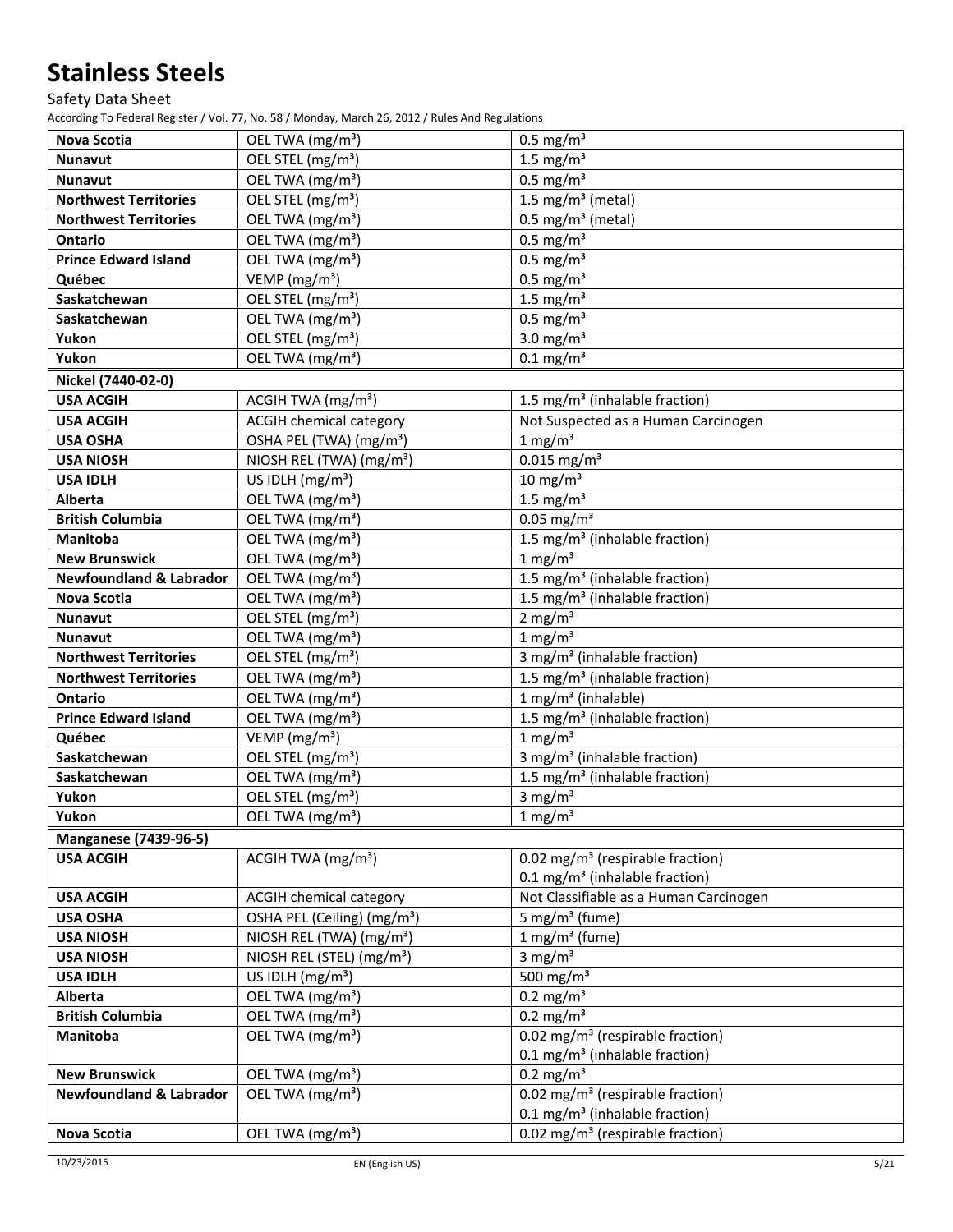Safety Data Sheet

|                                    |                                      | 0.1 mg/m <sup>3</sup> (inhalable fraction)                                    |
|------------------------------------|--------------------------------------|-------------------------------------------------------------------------------|
| <b>Nunavut</b>                     | OEL Ceiling (mg/m <sup>3</sup> )     | 5 mg/ $m3$                                                                    |
| <b>Nunavut</b>                     | OEL STEL (mg/m <sup>3</sup> )        | $\overline{3}$ mg/m <sup>3</sup> (fume)                                       |
| <b>Nunavut</b>                     | OEL TWA (mg/m <sup>3</sup> )         | $1 mg/m3$ (fume)                                                              |
| <b>Northwest Territories</b>       | OEL STEL (mg/m <sup>3</sup> )        | $0.6$ mg/m <sup>3</sup>                                                       |
| <b>Northwest Territories</b>       | OEL TWA (mg/m <sup>3</sup> )         | $0.2$ mg/m <sup>3</sup>                                                       |
| Ontario                            | OEL TWA (mg/m <sup>3</sup> )         | $0.2 \text{ mg/m}^3$                                                          |
| <b>Prince Edward Island</b>        | OEL TWA (mg/m <sup>3</sup> )         | 0.02 mg/m <sup>3</sup> (respirable fraction)                                  |
|                                    |                                      | $0.1 \text{ mg/m}^3$ (inhalable fraction)                                     |
| Québec                             | VEMP ( $mg/m3$ )                     | 0.2 mg/m <sup>3</sup> (total dust and fume)                                   |
| Saskatchewan                       | OEL STEL (mg/m <sup>3</sup> )        | $0.6$ mg/m <sup>3</sup>                                                       |
| Saskatchewan                       | OEL TWA (mg/m <sup>3</sup> )         | $0.2 \text{ mg/m}^3$                                                          |
| Yukon                              | OEL Ceiling (mg/m <sup>3</sup> )     | 5 mg/ $m3$                                                                    |
| Molybdenum (7439-98-7)             |                                      |                                                                               |
|                                    | Internal TWA $(mg/m^3)$              | 5 mg/m <sup>3</sup> (Molybdenum (as Mo), Soluble Compounds)                   |
| <b>USA ACGIH</b>                   | ACGIH TWA $(mg/m3)$                  | 10 mg/m <sup>3</sup> (inhalable fraction)                                     |
|                                    |                                      | 3 mg/m <sup>3</sup> (respirable fraction)                                     |
| <b>USA OSHA</b>                    | OSHA PEL (TWA) (mg/m <sup>3</sup> )  | 5 mg/m <sup>3</sup> (Molybdenum (as Mo), Soluble Compounds)                   |
|                                    |                                      | 15 mg/m <sup>3</sup> (Molybdenum (as Mo), Insoluble Compounds                 |
|                                    |                                      | (Total dust)                                                                  |
| <b>USA NIOSH</b>                   | NIOSH REL (TWA) (mg/m <sup>3</sup> ) | 5 mg/m <sup>3</sup> (Molybdenum (as Mo), Soluble Compounds)                   |
| <b>USA IDLH</b>                    | US IDLH (mg/m <sup>3</sup> )         | 5000 mg/m <sup>3</sup>                                                        |
| Alberta                            | OEL TWA (mg/m <sup>3</sup> )         | 10 mg/m <sup>3</sup> (total)                                                  |
|                                    |                                      | 3 mg/m <sup>3</sup> (respirable)                                              |
| <b>British Columbia</b>            | OEL TWA (mg/m <sup>3</sup> )         | 3 mg/m <sup>3</sup> (respirable)                                              |
| <b>Manitoba</b>                    | OEL TWA (mg/m <sup>3</sup> )         | 10 mg/m <sup>3</sup> (inhalable)<br>10 mg/m <sup>3</sup> (inhalable fraction) |
|                                    |                                      | 3 mg/m <sup>3</sup> (respirable fraction)                                     |
| <b>Newfoundland &amp; Labrador</b> | OEL TWA (mg/m <sup>3</sup> )         | 10 mg/m <sup>3</sup> (inhalable fraction)                                     |
|                                    |                                      | 3 mg/m <sup>3</sup> (respirable fraction)                                     |
| <b>Nova Scotia</b>                 | OEL TWA (mg/m <sup>3</sup> )         | 10 mg/m <sup>3</sup> (inhalable fraction)                                     |
|                                    |                                      | 3 mg/m <sup>3</sup> (respirable fraction)                                     |
| <b>Northwest Territories</b>       | OEL STEL (mg/m <sup>3</sup> )        | 20 mg/m <sup>3</sup> (metal-inhalable fraction)                               |
|                                    |                                      | 6 mg/m <sup>3</sup> (metal-respirable fraction)                               |
| <b>Northwest Territories</b>       | OEL TWA (mg/m <sup>3</sup> )         | 10 mg/m <sup>3</sup> (metal-inhalable fraction)                               |
|                                    |                                      | 3 mg/m <sup>3</sup> (metal-respirable fraction)                               |
| <b>Ontario</b>                     | OEL TWA (mg/m <sup>3</sup> )         | 10 mg/m <sup>3</sup> (metal-inhalable)                                        |
|                                    |                                      | 3 mg/m <sup>3</sup> (metal-respirable)                                        |
| <b>Prince Edward Island</b>        | OEL TWA (mg/m <sup>3</sup> )         | 10 mg/m <sup>3</sup> (inhalable fraction)                                     |
|                                    |                                      | 3 mg/m <sup>3</sup> (respirable fraction)                                     |
| Saskatchewan                       | OEL STEL (mg/m <sup>3</sup> )        | 20 mg/m <sup>3</sup> (inhalable fraction)                                     |
|                                    |                                      | 6 mg/m <sup>3</sup> (respirable fraction)                                     |
| Saskatchewan                       | OEL TWA (mg/m <sup>3</sup> )         | 10 mg/m <sup>3</sup> (inhalable fraction)                                     |
|                                    |                                      | 3 mg/m <sup>3</sup> (respirable fraction)                                     |
| Silicon (7440-21-3)                |                                      |                                                                               |
| <b>USA OSHA</b>                    | OSHA PEL (TWA) (mg/m <sup>3</sup> )  | 15 mg/m <sup>3</sup> (total dust)                                             |
|                                    |                                      | 5 mg/m <sup>3</sup> (respirable fraction)                                     |
| <b>USA NIOSH</b>                   | NIOSH REL (TWA) (mg/m <sup>3</sup> ) | 10 mg/m <sup>3</sup> (total dust)                                             |
|                                    |                                      | 5 mg/m <sup>3</sup> (respirable dust)                                         |
| <b>British Columbia</b>            | OEL TWA (mg/m <sup>3</sup> )         | 10 mg/m <sup>3</sup> (total dust)                                             |
|                                    |                                      | 3 mg/m <sup>3</sup> (respirable fraction)                                     |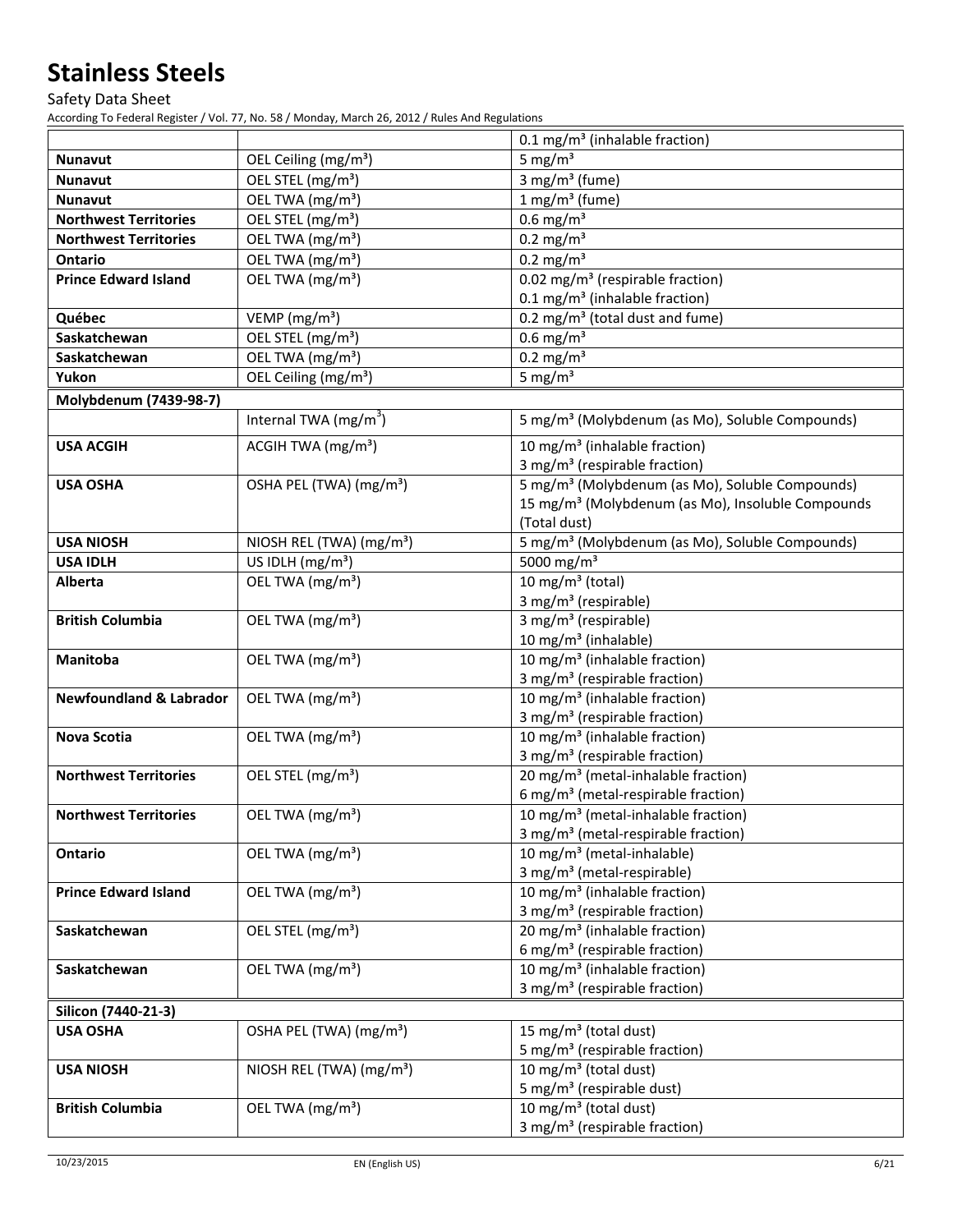Safety Data Sheet

| <b>New Brunswick</b>               | OEL TWA (mg/m <sup>3</sup> )          | $10 \text{ mg/m}^3$                                              |
|------------------------------------|---------------------------------------|------------------------------------------------------------------|
| <b>Nunavut</b>                     | OEL TWA (mg/m <sup>3</sup> )          | 5 mg/m <sup>3</sup> (respirable mass)                            |
|                                    |                                       | 10 mg/m <sup>3</sup> (total mass)                                |
| <b>Northwest Territories</b>       | OEL STEL (mg/m <sup>3</sup> )         | $20$ mg/m <sup>3</sup>                                           |
| <b>Northwest Territories</b>       | OEL TWA (mg/m <sup>3</sup> )          | $10 \text{ mg/m}^3$                                              |
| Québec                             | VEMP ( $mg/m3$ )                      | 10 mg/m <sup>3</sup> (containing no Asbestos and <1% Crystalline |
|                                    |                                       | silica-total dust)                                               |
| Saskatchewan                       | OEL STEL (mg/m <sup>3</sup> )         | $20$ mg/m <sup>3</sup>                                           |
| Saskatchewan                       | OEL TWA (mg/m <sup>3</sup> )          | $10 \text{ mg/m}^3$                                              |
| Yukon                              | OEL STEL (mg/m <sup>3</sup> )         | $20$ mg/m <sup>3</sup>                                           |
| Yukon                              | OEL TWA (mg/m <sup>3</sup> )          | 30 mppcf                                                         |
|                                    |                                       | $10 \text{ mg/m}^3$                                              |
| Tungsten (7440-33-7)               |                                       |                                                                  |
| <b>USA ACGIH</b>                   | ACGIH TWA (mg/m <sup>3</sup> )        | 5 mg/ $m3$                                                       |
| <b>USA ACGIH</b>                   | ACGIH STEL (mg/m <sup>3</sup> )       | $10 \text{ mg/m}^3$                                              |
| <b>USA NIOSH</b>                   | NIOSH REL (TWA) (mg/m <sup>3</sup> )  | 5 mg/ $m3$                                                       |
| <b>USA NIOSH</b>                   | NIOSH REL (STEL) (mg/m <sup>3</sup> ) | $10 \text{ mg/m}^3$                                              |
| Alberta                            | OEL STEL (mg/m <sup>3</sup> )         | $10 \text{ mg/m}^3$                                              |
| Alberta                            | OEL TWA (mg/m <sup>3</sup> )          | 5 mg/ $m3$                                                       |
| <b>British Columbia</b>            | OEL STEL (mg/m <sup>3</sup> )         | $10 \text{ mg/m}^3$                                              |
| <b>British Columbia</b>            | OEL TWA (mg/m <sup>3</sup> )          | 5 mg/ $m3$                                                       |
| Manitoba                           | OEL STEL (mg/m <sup>3</sup> )         | $10 \text{ mg/m}^3$                                              |
| <b>Manitoba</b>                    | OEL TWA (mg/m <sup>3</sup> )          | 5 mg/ $m3$                                                       |
| <b>Newfoundland &amp; Labrador</b> | OEL STEL (mg/m <sup>3</sup> )         | $10 \text{ mg/m}^3$                                              |
| <b>Newfoundland &amp; Labrador</b> | OEL TWA (mg/m <sup>3</sup> )          | 5 mg/ $m3$                                                       |
| <b>Nova Scotia</b>                 | OEL STEL (mg/m <sup>3</sup> )         | $10 \text{ mg/m}^3$                                              |
| <b>Nova Scotia</b>                 | OEL TWA (mg/m <sup>3</sup> )          | 5 mg/ $m3$                                                       |
| <b>Nunavut</b>                     | OEL STEL (mg/m <sup>3</sup> )         | $10 \text{ mg/m}^3$                                              |
| <b>Nunavut</b>                     | OEL TWA (mg/m <sup>3</sup> )          | 5 mg/ $m3$                                                       |
| <b>Northwest Territories</b>       | OEL STEL (mg/m <sup>3</sup> )         | $10 \text{ mg/m}^3$                                              |
| <b>Northwest Territories</b>       | OEL TWA (mg/m <sup>3</sup> )          | 5 mg/ $m3$                                                       |
| Ontario                            | OEL STEL (mg/m <sup>3</sup> )         | $10 \text{ mg/m}^3$                                              |
| Ontario                            | OEL TWA (mg/m <sup>3</sup> )          | 5 mg/ $m3$                                                       |
| <b>Prince Edward Island</b>        | OEL STEL (mg/m <sup>3</sup> )         | $10 \text{ mg/m}^3$                                              |
| <b>Prince Edward Island</b>        | OEL TWA (mg/m <sup>3</sup> )          | 5 mg/ $m3$                                                       |
| Saskatchewan                       | OEL STEL (mg/m <sup>3</sup> )         | $10 \text{ mg/m}^3$                                              |
| Saskatchewan                       | OEL TWA (mg/m <sup>3</sup> )          | 5 mg/ $m3$                                                       |
| Yukon                              | OEL STEL (mg/m <sup>3</sup> )         | $10 \text{ mg/m}^3$                                              |
| Yukon                              | OEL TWA (mg/m <sup>3</sup> )          | 5 mg/ $m3$                                                       |
| Aluminum (7429-90-5)               |                                       |                                                                  |
| <b>USA ACGIH</b>                   | ACGIH TWA $(mg/m3)$                   | 1 mg/m <sup>3</sup> (respirable fraction)                        |
| <b>USA ACGIH</b>                   | <b>ACGIH chemical category</b>        | Not Classifiable as a Human Carcinogen                           |
| <b>USA OSHA</b>                    | OSHA PEL (TWA) (mg/m <sup>3</sup> )   | 15 mg/m <sup>3</sup> (total dust)                                |
|                                    |                                       | 5 mg/m <sup>3</sup> (respirable fraction)                        |
| <b>USA NIOSH</b>                   | NIOSH REL (TWA) (mg/m <sup>3</sup> )  | 10 mg/m <sup>3</sup> (total dust)                                |
|                                    |                                       | 5 mg/m <sup>3</sup> (respirable dust)                            |
| Alberta                            | OEL TWA (mg/m <sup>3</sup> )          | 10 mg/m <sup>3</sup> (dust)                                      |
| <b>British Columbia</b>            | OEL TWA (mg/m <sup>3</sup> )          | 1.0 mg/m <sup>3</sup> (respirable)                               |
| Manitoba                           | OEL TWA (mg/m <sup>3</sup> )          | 1 mg/m <sup>3</sup> (respirable fraction)                        |
| <b>New Brunswick</b>               | OEL TWA (mg/m <sup>3</sup> )          | $\overline{10}$ mg/m <sup>3</sup> (metal dust)                   |
| <b>Newfoundland &amp; Labrador</b> | OEL TWA (mg/m <sup>3</sup> )          | 1 mg/m <sup>3</sup> (respirable fraction)                        |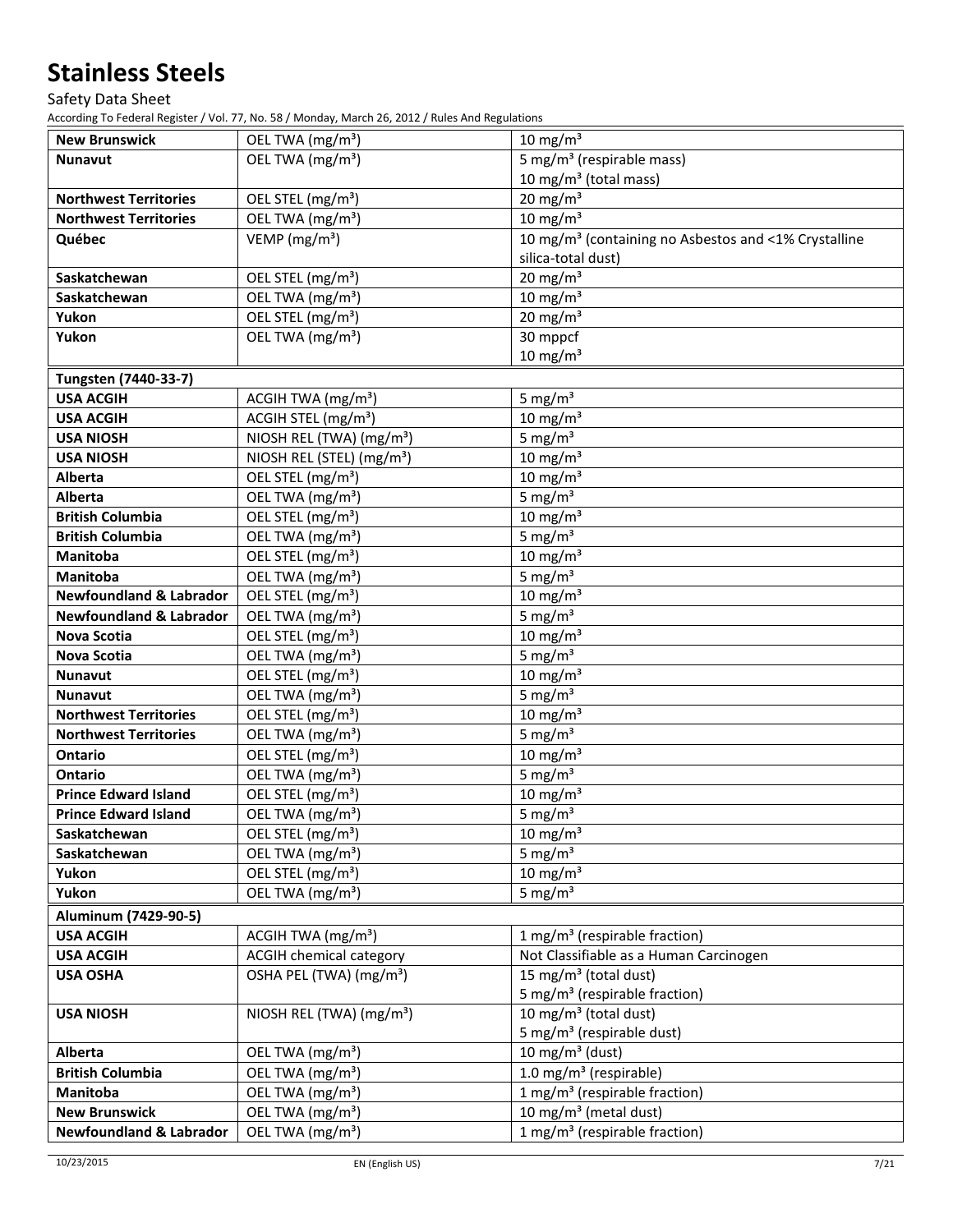### Safety Data Sheet

| <b>Nova Scotia</b>                 | OEL TWA (mg/m <sup>3</sup> )         | 1 mg/m <sup>3</sup> (respirable fraction)        |
|------------------------------------|--------------------------------------|--------------------------------------------------|
| <b>Nunavut</b>                     | OEL STEL (mg/m <sup>3</sup> )        | $20 \text{ mg/m}^3$                              |
| <b>Nunavut</b>                     | OEL TWA (mg/m <sup>3</sup> )         | $10 \text{ mg/m}^3$                              |
| <b>Northwest Territories</b>       | OEL STEL (mg/m <sup>3</sup> )        | 20 mg/m <sup>3</sup> (metal-dust)                |
| <b>Northwest Territories</b>       | OEL TWA (mg/m <sup>3</sup> )         | 10 mg/m <sup>3</sup> (metal-dust)                |
| Ontario                            | OEL TWA (mg/m <sup>3</sup> )         | $1 mg/m3$ (respirable)                           |
| <b>Prince Edward Island</b>        | OEL TWA (mg/m <sup>3</sup> )         | 1 mg/m <sup>3</sup> (respirable fraction)        |
| Québec                             | VEMP ( $mg/m3$ )                     | $10 \text{ mg/m}^3$                              |
| Saskatchewan                       | OEL STEL (mg/m <sup>3</sup> )        | 20 mg/m <sup>3</sup> (dust)                      |
| Saskatchewan                       | OEL TWA (mg/m <sup>3</sup> )         | 10 mg/m <sup>3</sup> (dust)                      |
| Copper (7440-50-8)                 |                                      |                                                  |
| <b>USA ACGIH</b>                   | ACGIH TWA (mg/m <sup>3</sup> )       | 0.2 mg/m <sup>3</sup> (fume)                     |
| <b>USA OSHA</b>                    | OSHA PEL (TWA) (mg/m <sup>3</sup> )  | $0.1 \text{ mg/m}^3$ (fume)                      |
|                                    |                                      | 1 mg/m <sup>3</sup> (dust and mist)              |
| <b>USA NIOSH</b>                   | NIOSH REL (TWA) (mg/m <sup>3</sup> ) | 1 mg/m <sup>3</sup> (dust and mist)              |
|                                    |                                      | $0.1 \text{ mg/m}^3$ (fume)                      |
| <b>USA IDLH</b>                    | US IDLH (mg/m <sup>3</sup> )         | 100 mg/m <sup>3</sup> (dust, fume and mist)      |
| Alberta                            | OEL TWA (mg/m <sup>3</sup> )         | $0.2 \text{ mg/m}^3$ (fume)                      |
|                                    |                                      | 1 mg/m <sup>3</sup> (dust and mist)              |
| <b>British Columbia</b>            | OEL TWA (mg/m <sup>3</sup> )         | 1 mg/m <sup>3</sup> (dust and mist)              |
|                                    |                                      | 0.2 mg/m <sup>3</sup> (fume)                     |
| <b>Manitoba</b>                    | OEL TWA (mg/m <sup>3</sup> )         | 0.2 mg/m <sup>3</sup> (fume)                     |
| <b>New Brunswick</b>               | OEL TWA (mg/m <sup>3</sup> )         | $0.2 \text{ mg/m}^3$ (fume)                      |
|                                    |                                      | 1 mg/m <sup>3</sup> (dust and mist)              |
| <b>Newfoundland &amp; Labrador</b> | OEL TWA (mg/m <sup>3</sup> )         | 0.2 mg/m <sup>3</sup> (fume)                     |
| <b>Nova Scotia</b>                 | OEL TWA (mg/m <sup>3</sup> )         | 0.2 mg/m <sup>3</sup> (fume)                     |
| <b>Nunavut</b>                     | OEL STEL (mg/m <sup>3</sup> )        | $0.6$ mg/m <sup>3</sup> (fume)                   |
|                                    |                                      | $2 \text{ mg/m}^3$ (dust and mist)               |
| <b>Nunavut</b>                     | OEL TWA (mg/m <sup>3</sup> )         | 0.2 mg/m <sup>3</sup> (fume)                     |
|                                    |                                      | 1 mg/m <sup>3</sup> (dust and mist)              |
| <b>Northwest Territories</b>       | OEL STEL (mg/m <sup>3</sup> )        | 3 mg/m <sup>3</sup> (dust and mist)              |
|                                    |                                      | 0.6 mg/m <sup>3</sup> (fume)                     |
| <b>Northwest Territories</b>       | OEL TWA (mg/m <sup>3</sup> )         | $0.2 \text{ mg/m}^3$ (fume)                      |
|                                    |                                      | 1 mg/m <sup>3</sup> (dust and mist)              |
| Ontario                            | OEL TWA (mg/m <sup>3</sup> )         | $0.2 \text{ mg/m}^3$ (fume)                      |
|                                    |                                      | $1 \text{ mg/m}^3$ (dust and mist)               |
| <b>Prince Edward Island</b>        | OEL TWA (mg/m <sup>3</sup> )         | 0.2 mg/m <sup>3</sup> (fume)                     |
| Québec                             | VEMP (mg/m <sup>3</sup> )            | $0.2 \text{ mg/m}^3$ (fume)                      |
|                                    |                                      | 1 mg/m <sup>3</sup> (dust and mist)              |
| Saskatchewan                       | OEL STEL (mg/m <sup>3</sup> )        | $0.6$ mg/m <sup>3</sup> (fume)                   |
|                                    |                                      | 3 mg/m <sup>3</sup> (dust and mist)              |
| Saskatchewan                       | OEL TWA (mg/m <sup>3</sup> )         | $0.2 \text{ mg/m}^3$ (fume)                      |
|                                    |                                      | 1 mg/m <sup>3</sup> (dust and mist)              |
| Yukon                              | OEL STEL (mg/m <sup>3</sup> )        | $0.2 \text{ mg/m}^3$ (fume)                      |
|                                    |                                      | $2$ mg/m <sup>3</sup> (dust and mist)            |
| Yukon                              | OEL TWA (mg/m <sup>3</sup> )         | 0.2 mg/m <sup>3</sup> (fume)                     |
|                                    |                                      | 1 mg/m <sup>3</sup> (dust and mist)              |
| Nitrogen (7727-37-9)               |                                      |                                                  |
| <b>USA ACGIH</b>                   | <b>ACGIH chemical category</b>       | Simple asphyxiant See Appendix F: Minimal Oxygen |
|                                    |                                      | Content                                          |
| Sulfur (7704-34-9)                 |                                      |                                                  |
| Alberta                            | OEL TWA (mg/m <sup>3</sup> )         | $10 \text{ mg/m}^3$                              |
| 10/23/2015                         | EN (English US)                      | 8/21                                             |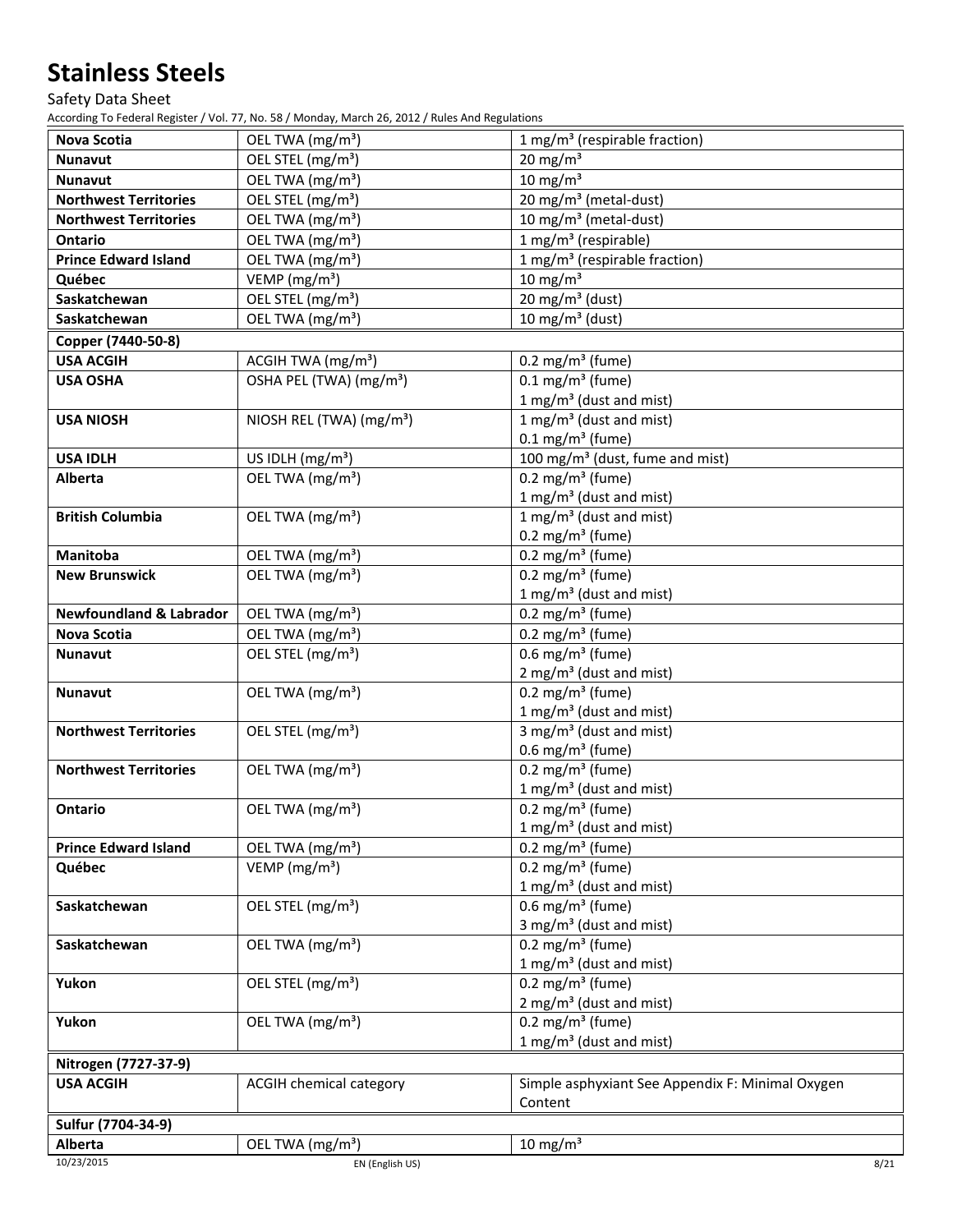### Safety Data Sheet

| Vanadium (7440-62-2)               |                                                                                    |                                                                                                                                                                                                                                                                                                                                                                                                                                                                                                                                                                |
|------------------------------------|------------------------------------------------------------------------------------|----------------------------------------------------------------------------------------------------------------------------------------------------------------------------------------------------------------------------------------------------------------------------------------------------------------------------------------------------------------------------------------------------------------------------------------------------------------------------------------------------------------------------------------------------------------|
| <b>USA OSHA</b>                    | 0.5 mg/m <sup>3</sup> (respirable dust)<br>OSHA PEL (Ceiling) (mg/m <sup>3</sup> ) |                                                                                                                                                                                                                                                                                                                                                                                                                                                                                                                                                                |
|                                    |                                                                                    | $0.1 \text{ mg/m}^3$ (fume)                                                                                                                                                                                                                                                                                                                                                                                                                                                                                                                                    |
| <b>USA NIOSH</b>                   | NIOSH REL (TWA) (mg/m <sup>3</sup> )                                               | $1 \text{ mg/m}^3$                                                                                                                                                                                                                                                                                                                                                                                                                                                                                                                                             |
| <b>USA NIOSH</b>                   | NIOSH REL (STEL) (mg/m <sup>3</sup> )                                              | 3 mg/ $m3$                                                                                                                                                                                                                                                                                                                                                                                                                                                                                                                                                     |
| Lead (7439-92-1)                   |                                                                                    |                                                                                                                                                                                                                                                                                                                                                                                                                                                                                                                                                                |
| <b>USA ACGIH</b>                   | ACGIH TWA (mg/m <sup>3</sup> )                                                     | $0.05$ mg/m <sup>3</sup>                                                                                                                                                                                                                                                                                                                                                                                                                                                                                                                                       |
| <b>USA ACGIH</b>                   | <b>ACGIH chemical category</b>                                                     | Confirmed Animal Carcinogen with Unknown Relevance to<br>Humans                                                                                                                                                                                                                                                                                                                                                                                                                                                                                                |
| <b>USA ACGIH</b>                   | <b>Biological Exposure Indices (BEI)</b>                                           | 30 µg/100ml (Medium: blood - Time: not critical -<br>Parameter: Lead (Note: Women of child bearing potential,<br>whose blood Pb exceeds 10 µg/dL, are at risk of delivering<br>a child with a blood Pb over the current Centers for<br>Disease Control guideline of 10 µg/dL. If the blood Pb of<br>such children remains elevated, they may be at increased<br>risk of cognitive deficits. The blood Pb of these children<br>should be closely monitored and appropriate steps should<br>be taken to minimize the child's exposure to<br>environmental lead.) |
| <b>USA OSHA</b>                    | OSHA PEL (TWA) (mg/m <sup>3</sup> )                                                | 50 $\mu$ g/m <sup>3</sup>                                                                                                                                                                                                                                                                                                                                                                                                                                                                                                                                      |
| <b>USA NIOSH</b>                   | NIOSH REL (TWA) (mg/m <sup>3</sup> )                                               | $0.050$ mg/m <sup>3</sup>                                                                                                                                                                                                                                                                                                                                                                                                                                                                                                                                      |
| <b>USA IDLH</b>                    | US IDLH (mg/m <sup>3</sup> )                                                       | 100 mg/m $3$                                                                                                                                                                                                                                                                                                                                                                                                                                                                                                                                                   |
| Alberta                            | OEL TWA (mg/m <sup>3</sup> )                                                       | $0.05$ mg/m <sup>3</sup>                                                                                                                                                                                                                                                                                                                                                                                                                                                                                                                                       |
| <b>British Columbia</b>            | OEL TWA (mg/m <sup>3</sup> )                                                       | $0.05$ mg/m <sup>3</sup>                                                                                                                                                                                                                                                                                                                                                                                                                                                                                                                                       |
| <b>Manitoba</b>                    | OEL TWA (mg/m <sup>3</sup> )                                                       | $0.05$ mg/m <sup>3</sup>                                                                                                                                                                                                                                                                                                                                                                                                                                                                                                                                       |
| <b>New Brunswick</b>               | OEL TWA (mg/m <sup>3</sup> )                                                       | $0.05$ mg/m <sup>3</sup>                                                                                                                                                                                                                                                                                                                                                                                                                                                                                                                                       |
| <b>Newfoundland &amp; Labrador</b> | OEL TWA (mg/m <sup>3</sup> )                                                       | $0.05$ mg/m <sup>3</sup>                                                                                                                                                                                                                                                                                                                                                                                                                                                                                                                                       |
| <b>Nova Scotia</b>                 | OEL TWA (mg/m <sup>3</sup> )                                                       | $0.05$ mg/m <sup>3</sup>                                                                                                                                                                                                                                                                                                                                                                                                                                                                                                                                       |
| <b>Nunavut</b>                     | OEL STEL (mg/m <sup>3</sup> )                                                      | $0.45$ mg/m <sup>3</sup>                                                                                                                                                                                                                                                                                                                                                                                                                                                                                                                                       |
| <b>Nunavut</b>                     | OEL TWA (mg/m <sup>3</sup> )                                                       | $0.15$ mg/m <sup>3</sup>                                                                                                                                                                                                                                                                                                                                                                                                                                                                                                                                       |
| <b>Northwest Territories</b>       | OEL STEL (mg/m <sup>3</sup> )                                                      | $0.15$ mg/m <sup>3</sup>                                                                                                                                                                                                                                                                                                                                                                                                                                                                                                                                       |
| <b>Northwest Territories</b>       | OEL TWA (mg/m <sup>3</sup> )                                                       | $0.05$ mg/m <sup>3</sup>                                                                                                                                                                                                                                                                                                                                                                                                                                                                                                                                       |
| Ontario                            | OEL TWA (mg/m <sup>3</sup> )                                                       | 0.05 mg/m <sup>3</sup> (designated substances regulation)<br>0.05 mg/m <sup>3</sup> (applies to workplaces to which the designated<br>substances regulation does not apply)                                                                                                                                                                                                                                                                                                                                                                                    |
| <b>Prince Edward Island</b>        | OEL TWA (mg/m <sup>3</sup> )                                                       | $0.05$ mg/m <sup>3</sup>                                                                                                                                                                                                                                                                                                                                                                                                                                                                                                                                       |
| Québec                             | VEMP ( $mg/m3$ )                                                                   | $0.05$ mg/m <sup>3</sup>                                                                                                                                                                                                                                                                                                                                                                                                                                                                                                                                       |
| Saskatchewan                       | OEL STEL (mg/m <sup>3</sup> )                                                      | $0.15$ mg/m <sup>3</sup>                                                                                                                                                                                                                                                                                                                                                                                                                                                                                                                                       |
| Saskatchewan                       | OEL TWA (mg/m <sup>3</sup> )                                                       | $0.05$ mg/m <sup>3</sup>                                                                                                                                                                                                                                                                                                                                                                                                                                                                                                                                       |
| Yukon                              | OEL STEL (mg/m <sup>3</sup> )                                                      | $\overline{0.4}$ 5 mg/m <sup>3</sup> (dust and fume)                                                                                                                                                                                                                                                                                                                                                                                                                                                                                                           |
| Yukon                              | OEL TWA (mg/m <sup>3</sup> )                                                       | $0.15$ mg/m <sup>3</sup> (dust and fume)                                                                                                                                                                                                                                                                                                                                                                                                                                                                                                                       |
| Cobalt (7440-48-4)                 |                                                                                    |                                                                                                                                                                                                                                                                                                                                                                                                                                                                                                                                                                |
| <b>USA ACGIH</b>                   | ACGIH TWA (mg/m <sup>3</sup> )                                                     | $0.02$ mg/m <sup>3</sup>                                                                                                                                                                                                                                                                                                                                                                                                                                                                                                                                       |
| <b>USA ACGIH</b>                   | <b>ACGIH chemical category</b>                                                     | Confirmed Animal Carcinogen with Unknown Relevance to<br><b>Humans</b>                                                                                                                                                                                                                                                                                                                                                                                                                                                                                         |
| <b>USA ACGIH</b>                   | <b>Biological Exposure Indices (BEI)</b>                                           | 15 µg/l (Medium: urine - Time: end of shift at end of<br>workweek - Parameter: Cobalt (nonspecific)                                                                                                                                                                                                                                                                                                                                                                                                                                                            |
| <b>USA OSHA</b>                    | OSHA PEL (TWA) (mg/m <sup>3</sup> )                                                | $0.1 \text{ mg/m}^3$ (dust and fume)                                                                                                                                                                                                                                                                                                                                                                                                                                                                                                                           |
| <b>USA NIOSH</b>                   | NIOSH REL (TWA) (mg/m <sup>3</sup> )                                               | 0.05 mg/m <sup>3</sup> (dust and fume)                                                                                                                                                                                                                                                                                                                                                                                                                                                                                                                         |
| <b>USA IDLH</b>                    | US IDLH $(mg/m3)$                                                                  | $\overline{20}$ mg/m <sup>3</sup> (dust and fume)                                                                                                                                                                                                                                                                                                                                                                                                                                                                                                              |
| Alberta                            | OEL TWA (mg/m <sup>3</sup> )                                                       | $0.02$ mg/m <sup>3</sup>                                                                                                                                                                                                                                                                                                                                                                                                                                                                                                                                       |
| <b>British Columbia</b>            | OEL TWA (mg/m <sup>3</sup> )                                                       | $0.02$ mg/m <sup>3</sup>                                                                                                                                                                                                                                                                                                                                                                                                                                                                                                                                       |
| 10/23/2015                         | EN (English US)                                                                    | 9/21                                                                                                                                                                                                                                                                                                                                                                                                                                                                                                                                                           |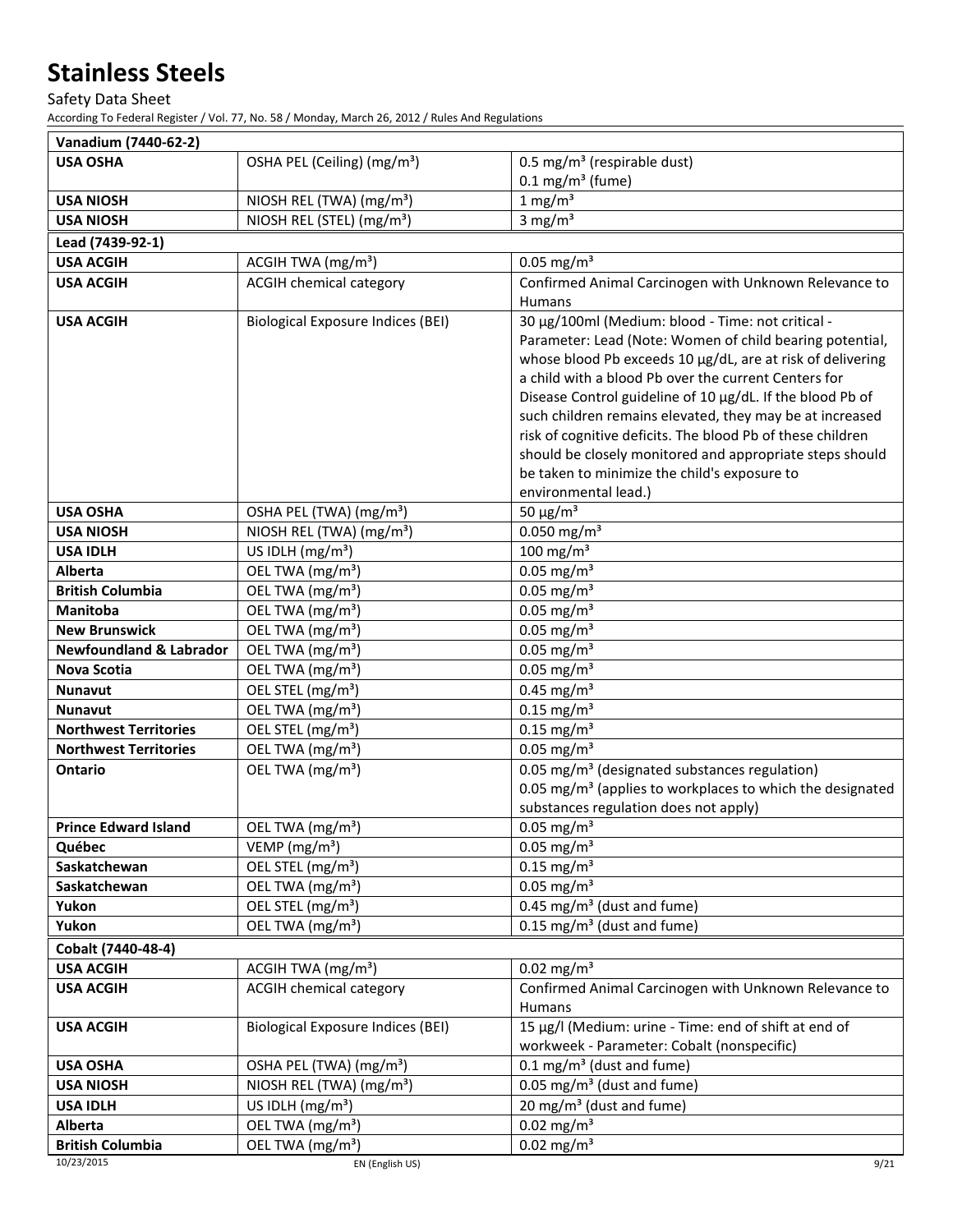# Safety Data Sheet

| <b>Manitoba</b>                    | OEL TWA (mg/m <sup>3</sup> )          | $0.02$ mg/m <sup>3</sup>                                               |
|------------------------------------|---------------------------------------|------------------------------------------------------------------------|
| <b>New Brunswick</b>               | OEL TWA (mg/m <sup>3</sup> )          | $0.02$ mg/m <sup>3</sup>                                               |
| <b>Newfoundland &amp; Labrador</b> | OEL TWA (mg/m <sup>3</sup> )          | $0.02$ mg/m <sup>3</sup>                                               |
| <b>Nova Scotia</b>                 | OEL TWA (mg/m <sup>3</sup> )          | $0.02$ mg/m <sup>3</sup>                                               |
| Nunavut                            | OEL STEL (mg/m <sup>3</sup> )         | 0.3 mg/m <sup>3</sup> (dust and fume)                                  |
| Nunavut                            | OEL TWA (mg/m <sup>3</sup> )          | 0.1 mg/m <sup>3</sup> (metal-dust and fume)                            |
| <b>Northwest Territories</b>       | OEL STEL (mg/m <sup>3</sup> )         | $0.06$ mg/m <sup>3</sup>                                               |
| <b>Northwest Territories</b>       | OEL TWA (mg/m <sup>3</sup> )          | $0.02$ mg/m <sup>3</sup>                                               |
| <b>Ontario</b>                     | OEL TWA (mg/m <sup>3</sup> )          | $0.02$ mg/m <sup>3</sup>                                               |
| <b>Prince Edward Island</b>        | OEL TWA (mg/m <sup>3</sup> )          | $0.02$ mg/m <sup>3</sup>                                               |
| Québec                             | VEMP (mg/m <sup>3</sup> )             | $0.02$ mg/m <sup>3</sup>                                               |
| Saskatchewan                       | OEL STEL (mg/m <sup>3</sup> )         | $0.06$ mg/m <sup>3</sup>                                               |
| Saskatchewan                       | OEL TWA (mg/m <sup>3</sup> )          | $0.02$ mg/m <sup>3</sup>                                               |
| Yukon                              | OEL STEL (mg/m <sup>3</sup> )         | $0.15$ mg/m <sup>3</sup> (dust and fume)                               |
| Yukon                              | OEL TWA (mg/m <sup>3</sup> )          | 0.05 mg/m <sup>3</sup> (dust and fume)                                 |
| Tantalum (7440-25-7)               |                                       |                                                                        |
| <b>USA OSHA</b>                    | OSHA PEL (TWA) (mg/m <sup>3</sup> )   | 5 mg/ $m3$                                                             |
| <b>USA NIOSH</b>                   | NIOSH REL (TWA) (mg/m <sup>3</sup> )  | 5 mg/m <sup>3</sup> (dust)                                             |
| <b>USA NIOSH</b>                   | NIOSH REL (STEL) (mg/m <sup>3</sup> ) | 10 mg/m <sup>3</sup> (dust)                                            |
| <b>USA IDLH</b>                    | US IDLH (mg/m <sup>3</sup> )          | 2500 mg/m <sup>3</sup> (dust)                                          |
| Alberta                            | OEL TWA (mg/m <sup>3</sup> )          | 5 mg/m <sup>3</sup> (dust)                                             |
| <b>British Columbia</b>            | OEL TWA (mg/m <sup>3</sup> )          | 5 mg/ $m3$                                                             |
| <b>New Brunswick</b>               | OEL TWA (mg/m <sup>3</sup> )          | 5 mg/m <sup>3</sup> (dust)                                             |
| <b>Nunavut</b>                     | OEL STEL (mg/m <sup>3</sup> )         | $10 \text{ mg/m}^3$                                                    |
| <b>Nunavut</b>                     | OEL TWA (mg/m <sup>3</sup> )          | 5 mg/ $m3$                                                             |
| <b>Northwest Territories</b>       | OEL STEL (mg/m <sup>3</sup> )         | 10 mg/m <sup>3</sup> (metal)                                           |
| <b>Northwest Territories</b>       | OEL TWA (mg/m <sup>3</sup> )          | 5 mg/m <sup>3</sup> (metal)                                            |
| Québec                             | VEMP (mg/m <sup>3</sup> )             | 5 mg/m <sup>3</sup> (dust)                                             |
| Saskatchewan                       | OEL STEL (mg/m <sup>3</sup> )         | $10 \text{ mg/m}^3$                                                    |
| Saskatchewan                       | OEL TWA (mg/m <sup>3</sup> )          | 5 mg/ $m3$                                                             |
| Yukon                              | OEL STEL (mg/m <sup>3</sup> )         | $10 \text{ mg/m}^3$                                                    |
| Yukon                              | OEL TWA (mg/m <sup>3</sup> )          | 5 mg/ $m3$                                                             |
| Paraffin oils (8012-95-1)          |                                       |                                                                        |
| <b>USA ACGIH</b>                   | ACGIH TWA $(mg/m3)$                   | 5 mg/m <sup>3</sup> (excluding metal working fluids, highly & severely |
|                                    |                                       | refined-inhalable fraction)                                            |
| <b>USA ACGIH</b>                   | <b>ACGIH chemical category</b>        | Not Classifiable as a Human Carcinogen highly and severely             |
|                                    |                                       | refined, Suspected Human Carcinogen highly and severely                |
|                                    |                                       | refined                                                                |
| <b>USA OSHA</b>                    | OSHA PEL (TWA) (mg/m <sup>3</sup> )   | 5 mg/ $m3$                                                             |
| <b>USA NIOSH</b>                   | NIOSH REL (TWA) (mg/m <sup>3</sup> )  | 5 mg/ $m3$                                                             |
| <b>USA NIOSH</b>                   | NIOSH REL (STEL) (mg/m <sup>3</sup> ) | $10 \text{ mg/m}^3$                                                    |
| <b>USA IDLH</b>                    | US IDLH $(mg/m3)$                     | 2500 mg/m <sup>3</sup>                                                 |
| Alberta                            | OEL STEL (mg/m <sup>3</sup> )         | $10 \text{ mg/m}^3$                                                    |
| Alberta                            | OEL TWA (mg/m <sup>3</sup> )          | 5 mg/ $m3$                                                             |
| <b>British Columbia</b>            | OEL TWA (mg/m <sup>3</sup> )          | 0.2 mg/m <sup>3</sup> (mildly refined)                                 |
|                                    |                                       | 1 mg/m <sup>3</sup> (severely refined)                                 |
| Manitoba                           | OEL TWA (mg/m <sup>3</sup> )          | 5 mg/m <sup>3</sup> (excluding metal working fluids, highly & severely |
|                                    |                                       | refined-inhalable fraction)                                            |
| <b>New Brunswick</b>               | OEL STEL (mg/m <sup>3</sup> )         | $10 \text{ mg/m}^3$                                                    |
| <b>New Brunswick</b>               | OEL TWA (mg/m <sup>3</sup> )          | 5 mg/m <sup>3</sup> (as sampled by a method that does not collect      |
|                                    |                                       | vapor)                                                                 |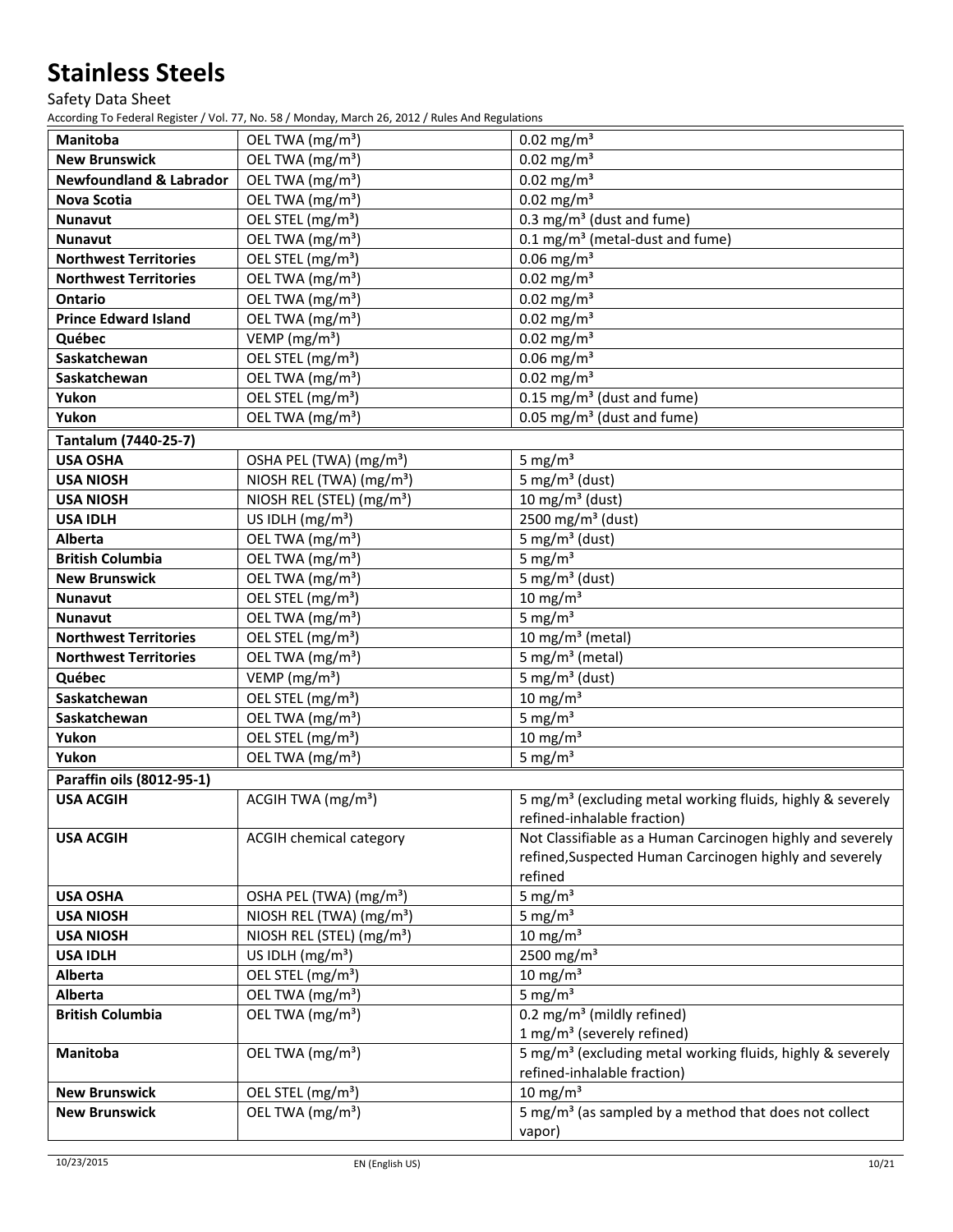Safety Data Sheet

According To Federal Register / Vol. 77, No. 58 / Monday, March 26, 2012 / Rules And Regulations

| <b>Newfoundland &amp; Labrador</b> | OEL TWA (mg/m <sup>3</sup> )  | 5 mg/m <sup>3</sup> (excluding metal working fluids, highly & severely |
|------------------------------------|-------------------------------|------------------------------------------------------------------------|
|                                    |                               | refined-inhalable fraction)                                            |
| <b>Nova Scotia</b>                 | OEL TWA $(mg/m3)$             | 5 mg/m <sup>3</sup> (excluding metal working fluids, highly & severely |
|                                    |                               | refined-inhalable fraction)                                            |
| <b>Nunavut</b>                     | OEL STEL (mg/m <sup>3</sup> ) | $10 \text{ mg/m}^3$                                                    |
| <b>Nunavut</b>                     | OEL TWA (mg/m <sup>3</sup> )  | 5 mg/ $m3$                                                             |
| <b>Northwest Territories</b>       | OEL STEL (mg/m <sup>3</sup> ) | $10 \text{ mg/m}^3$                                                    |
| <b>Northwest Territories</b>       | OEL TWA (mg/m <sup>3</sup> )  | 5 mg/ $m3$                                                             |
| <b>Ontario</b>                     | OEL TWA $(mg/m3)$             | 5 mg/m <sup>3</sup> (pure, highly and severely refined, excluding      |
|                                    |                               | metal working fluids-inhalable)                                        |
| <b>Prince Edward Island</b>        | OEL TWA $(mg/m3)$             | 5 mg/m <sup>3</sup> (excluding metal working fluids, highly & severely |
|                                    |                               | refined-inhalable fraction)                                            |
| Québec                             | VECD ( $mg/m3$ )              | 10 mg/m <sup>3</sup> (mist)                                            |
| Québec                             | VEMP ( $mg/m3$ )              | 5 mg/m <sup>3</sup> (mist)                                             |
| Saskatchewan                       | OEL STEL (mg/m <sup>3</sup> ) | $10 \text{ mg/m}^3$                                                    |
| Saskatchewan                       | OEL TWA (mg/m <sup>3</sup> )  | 5 mg/ $m3$                                                             |
| Yukon                              | OEL STEL (mg/m <sup>3</sup> ) | $10 \text{ mg/m}^3$                                                    |
| Yukon                              | OEL TWA $(mg/m3)$             | 5 mg/ $m3$                                                             |

### **Exposure Controls**

**Appropriate Engineering Controls:** Ensure adequate ventilation, especially in confined areas. In powdered form: Avoid dust production. Take precautionary measures against static discharges. Use explosion-proof equipment.

**Personal Protective Equipment:** During metal processing, . Safety glasses. Gloves. Protective clothing. Insufficient ventilation: wear respiratory protection.



### **Materials for Protective Clothing: Not available**

**Hand Protection:** Impermeable protective gloves.

**Eye Protection:** Safety glasses.

#### **Skin and Body Protection: Not available**

**Respiratory Protection:** Fumes and dust : If exposure limits are exceeded or irritation is experienced, approved respiratory protection should be worn.

### **SECTION 9: PHYSICAL AND CHEMICAL PROPERTIES**

#### **Information on Basic Physical and Chemical Properties**

| $\ddot{\cdot}$ | Solid          |
|----------------|----------------|
| $\ddot{\cdot}$ | Gray, Metallic |
| ٠              | Odorless       |
| ٠              | Not available  |
| ٠              | Not available  |
| $\ddot{\cdot}$ | Not available  |
| ٠              | Not available  |
| ٠              | Not available  |
| ٠              | Not available  |
| ٠              | Not available  |
| :              | Not available  |
| $\ddot{\cdot}$ | Not available  |
| $\ddot{\cdot}$ | Not available  |
| ٠              | Not available  |
| $\ddot{\cdot}$ | Not available  |
|                |                |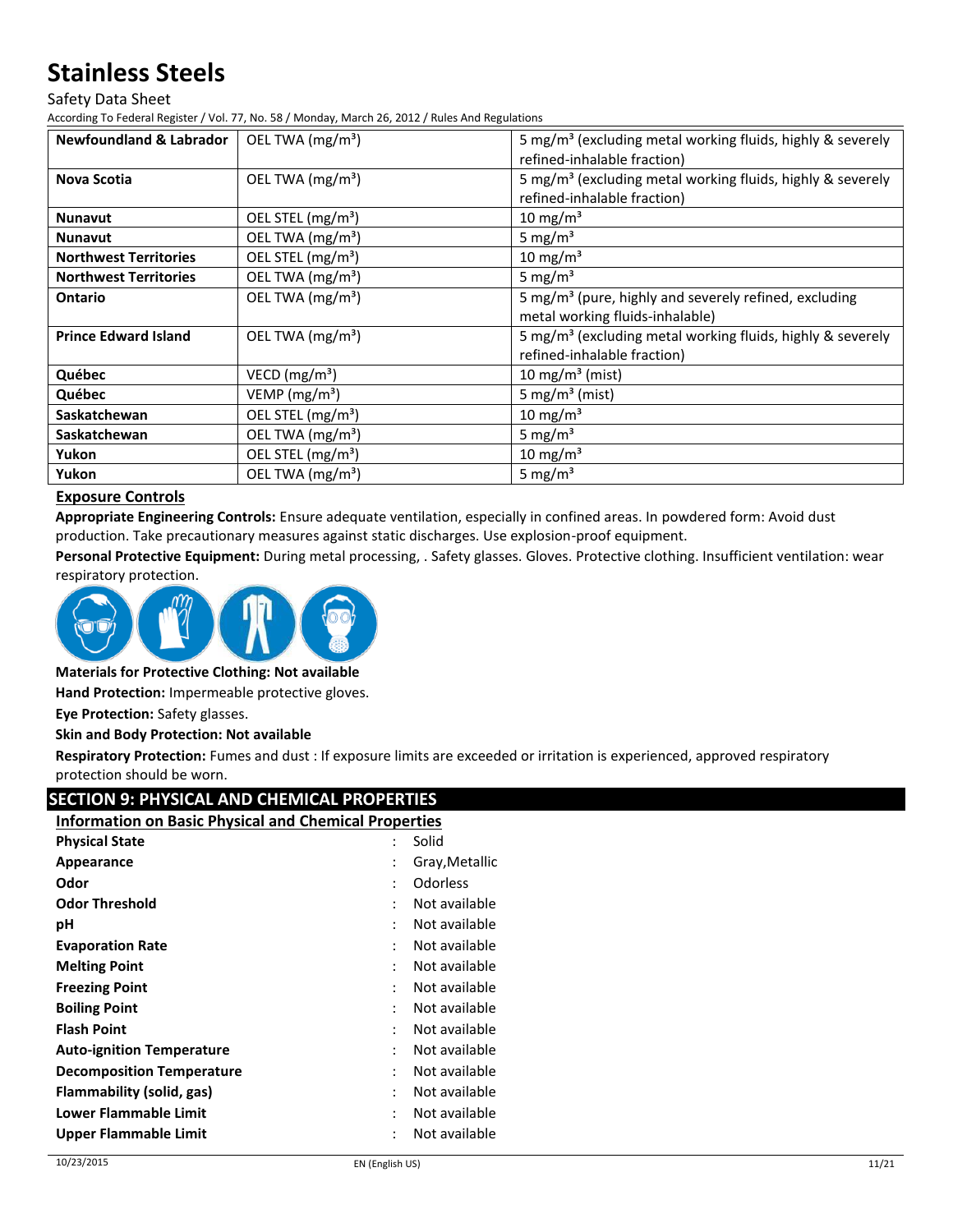Safety Data Sheet

According To Federal Register / Vol. 77, No. 58 / Monday, March 26, 2012 / Rules And Regulations

| <b>Vapor Pressure</b>                                      | Not available                                                            |
|------------------------------------------------------------|--------------------------------------------------------------------------|
| Relative Vapor Density at 20 °C                            | Not available                                                            |
| <b>Relative Density</b>                                    | Not available                                                            |
| <b>Specific Gravity</b>                                    | Not available                                                            |
| <b>Solubility</b>                                          | Water: Insoluble                                                         |
| <b>Partition Coefficient: N-Octanol/Water</b>              | Not available                                                            |
| Viscosity                                                  | Not available                                                            |
| <b>Explosion Data - Sensitivity to Mechanical Impact</b> : | Not expected to present an explosion hazard due to mechanical impact.    |
| <b>Explosion Data - Sensitivity to Static Discharge</b>    | Dust cloud in combination withe static electricity can very be explosive |
| <b>VOC content</b>                                         | 0 %                                                                      |

## **SECTION 10: STABILITY AND REACTIVITY**

**Reactivity:** Product itself is not explosive but if dust is generated, dust clouds suspended in air can be explosive. **Chemical Stability:** Product is stable.

**Possibility of Hazardous Reactions:** Hazardous polymerization will not occur.

**Conditions to Avoid:** Dust, chips, or ribbons can be ignited more easily, by an ignition source, by improper machining, or by spontaneous combustion if finely divided and damp.

**Incompatible Materials:** Incompatible with : strong acids. Mineral acids. Corrosive substances in contact with metals may produce flammable hydrogen gas.

**Hazardous Decomposition Products:** Under conditions of fire this material may produce: Metal oxides.

## **SECTION 11: TOXICOLOGICAL INFORMATION**

**Information on Toxicological Effects - Product**

**Acute Toxicity:** Inhalation:dust,mist: Not classified.

**LD50 and LC50 Data:** Not available

**Skin Corrosion/Irritation:** Not classified

**Serious Eye Damage/Irritation:** Not classified

**Respiratory or Skin Sensitization:** Not classified. Not classified.

**Germ Cell Mutagenicity:** Not classified

**Teratogenicity:** Not classified

**Carcinogenicity:** Not classified.

**Specific Target Organ Toxicity (Repeated Exposure):** Not classified.

**Reproductive Toxicity:** Not classified.

**Specific Target Organ Toxicity (Single Exposure):** Not classified

**Aspiration Hazard:** Not classified

**Symptoms/Injuries After Inhalation:** During processing, the most significant route of exposure is by the inhalation (breathing) of fumes. If fumes are inhaled, they can cause a condition commonly known as metal fume fever with symptoms which resemble influenza; Symptoms may be delayed 4-12 hours and begin with a sudden onset of thirst, and a sweet, metallic or foul taste in the mouth. Other symptoms may include upper respiratory tract irritation accompanied by coughing and a dryness of the mucous membranes, lassitude and a generalized feeling of malaise. Fever, chills, muscular pain, mild to severe headache, nausea, occasional vomiting, exaggerated mental activity, profuse sweating, excessive urination, diarrhea and prostration may also occur. **Symptoms/Injuries After Skin Contact:** Dust may cause irritation in skin folds or by contact in combination with tight clothing.

Contact with hot, molten metal will cause thermal burns.

**Symptoms/Injuries After Eye Contact:** Dust generated from material cutting may cause a slight irritation. Slivers may be generated, which could cause mechanical irritation or injure the eye. Dusts caused from milling and physical alteration will likely cause eye irritation. Fumes from thermal decomposition or molten material will likely be irritating to the eyes.

**Symptoms/Injuries After Ingestion:** If large amounts are ingested: Gastrointestinal irritation.

**Chronic Symptoms:** In massive form, no hazard exists. If physically altered to present slivers, ribbons, dusts or fumes from molten material: Molten material may produce fumes that are toxic, or irritating, and may cause metal fume fever. When machined or physically altered material may produce dusts or ribbons that may be irritating or harmful. Chromium: Certain hexavalent chromium compounds have been demonstrated to be carcinogenic on the basis of epidemiological investigations on workers and experimental studies in animals. Increased incidences of respiratory cancer have been found in chromium (VI) workers.There is an increased incidence of lung cancer in industrial workers exposed to chromium (VI) compounds. Please refer to IARC volume 23 for a more  $10/23/2015$ <br>EN (English US)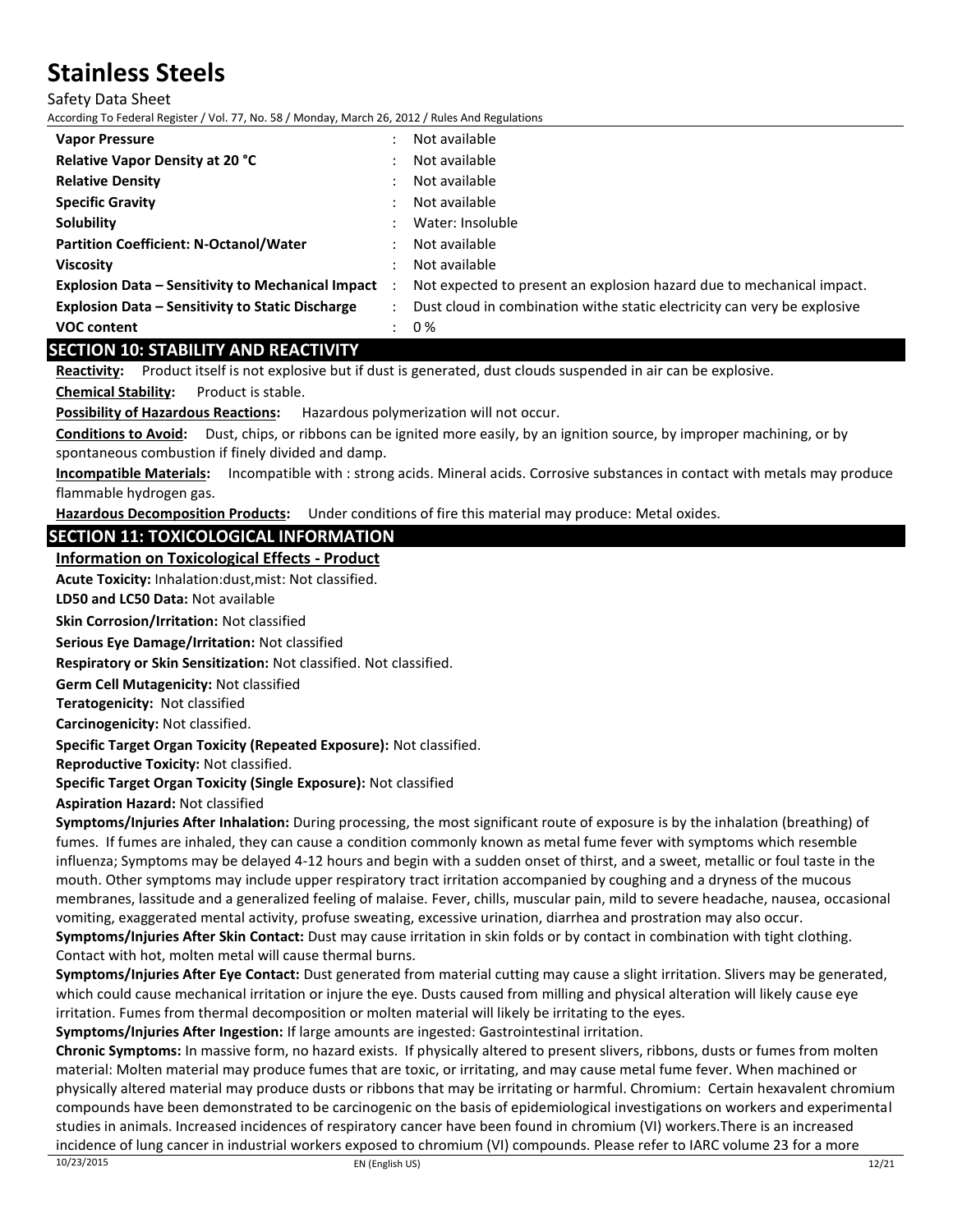Safety Data Sheet

According To Federal Register / Vol. 77, No. 58 / Monday, March 26, 2012 / Rules And Regulations

detailed discussion. Nickel: May cause a form of dermatitis known as nickel itch and intestinal irritation, which may cause disorders, convulsions and asphyxia. . Inhalation of Nickel compounds has been shown in studies to provide an increased incidence of cancer of the nasal cavity, lung and possibly larynx in nickel refinery workers. Aluminum: Inhalation of finely divided aluminum powder may cause pulmonary fibrosis. Copper: Overexposure to fumes may cause metal fume fever (chills, muscle aches, nausea, fever, dry throat, cough, weakness, lassitude); metallic or sweet taste; discoloration of skin and hair. Tissue damage of mucous membranes may follow chronic dust exposure. Antimony: Exposure to antimony dusts and fume may result in irritation eyes, skin, nose, throat, mouth; cough; dizziness; headache; nausea, vomiting, diarrhea; stomach cramps; insomnia; anorexia; unable to smell properly. Inhalation of iron oxide fumes undergoing decomposition may cause irritation and flu-like symptoms, otherwise iron oxide is not hazardous. . Lead: Exposure can result in lassitude (weakness, exhaustion), insomnia; facial pallor; anorexia, weight loss, malnutrition; constipation, abdominal pain, colic; anemia; gingival lead line; tremor; encephalopathy; kidney disease; hypertension. Zinc: Prolonged exposure to high concentrations of zinc fumes may cause "zinc shakes", an involuntary twitching of the muscles. Otherwise, zinc is non-toxic.

## **Information on Toxicological Effects - Ingredient(s)**

**LD50 and LC50 Data:**

| Chromium (7440-47-3)          |                                |  |
|-------------------------------|--------------------------------|--|
| <b>LD50 Oral Rat</b>          | > 5000 mg/kg                   |  |
| <b>LC50 Inhalation Rat</b>    | $> 5.41$ mg/l/4h               |  |
| Nickel (7440-02-0)            |                                |  |
| <b>LD50 Oral Rat</b>          | > 9000 mg/kg                   |  |
| <b>Manganese (7439-96-5)</b>  |                                |  |
| LD50 Oral Rat                 | > 2000 mg/kg                   |  |
| <b>LC50 Inhalation Rat</b>    | $> 5.14$ mg/l/4h               |  |
| Molybdenum (7439-98-7)        |                                |  |
| LD50 Oral Rat                 | > 2000 mg/kg                   |  |
| <b>LD50 Dermal Rat</b>        | > 2000 mg/kg                   |  |
| <b>LC50 Inhalation Rat</b>    | > 3.92 mg/l/4h                 |  |
| Silicon (7440-21-3)           |                                |  |
| <b>LD50 Oral Rat</b>          | 3160 mg/kg                     |  |
| ATE US (oral)                 | 3,160.00 mg/kg body weight     |  |
| Carbon (7440-44-0)            |                                |  |
| <b>LD50 Oral Rat</b>          | > 10000 mg/kg                  |  |
| Iron (7439-89-6)              |                                |  |
| <b>LD50 Oral Rat</b>          | 98.6 g/kg                      |  |
| <b>ATE US (oral)</b>          | 98,600.00 mg/kg body weight    |  |
| Niobium (7440-03-1)           |                                |  |
| <b>LD50 Oral Rat</b>          | $> 10$ g/kg                    |  |
| Sulfur (7704-34-9)            |                                |  |
| LD50 Oral Rat                 | > 3000 mg/kg                   |  |
| <b>LD50 Dermal Rabbit</b>     | > 2000 mg/kg                   |  |
| <b>LC50 Inhalation Rat</b>    | > 9.23 mg/l/4h                 |  |
| Cobalt (7440-48-4)            |                                |  |
| <b>LD50 Oral Rat</b>          | 215.9 - 1140 mg/kg             |  |
| <b>LC50 Inhalation Rat</b>    | > 10 mg/l (Exposure time: 1 h) |  |
| ATE US (oral)                 | 215.90 mg/kg body weight       |  |
| Tantalum (7440-25-7)          |                                |  |
| <b>LD50 Oral Rat</b>          | > 2000 mg/kg                   |  |
| <b>LD50 Dermal Rat</b>        | > 2000 mg/kg                   |  |
| Paraffin oils (8012-95-1)     |                                |  |
| LD50 Oral Rat                 | $> 24$ g/kg                    |  |
| 10/23/2015<br>EN (English US) | 13/21                          |  |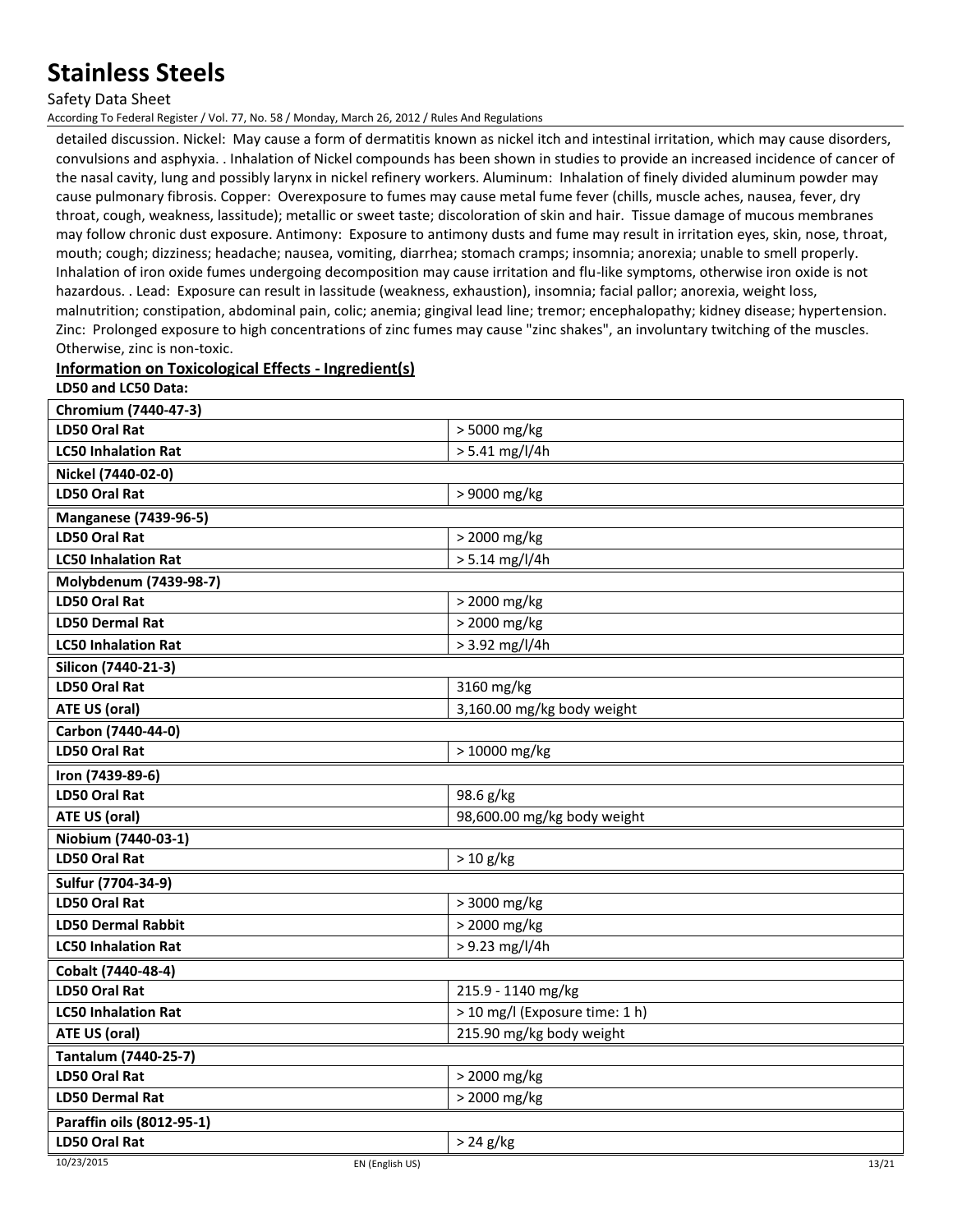Safety Data Sheet

According To Federal Register / Vol. 77, No. 58 / Monday, March 26, 2012 / Rules And Regulations

| <b>LC50 Inhalation Rat</b>                       | 2062 ppm/4h                                    |
|--------------------------------------------------|------------------------------------------------|
| <b>LC50 Inhalation Rat</b>                       | $2.18$ mg/l/4h                                 |
| ATE US (gases)                                   | 2,062.00 ppmV/4h                               |
| ATE US (dust, mist)                              | 2.18 mg/l/4h                                   |
| Chromium (7440-47-3)                             |                                                |
| <b>IARC Group</b>                                | 3                                              |
| Nickel (7440-02-0)                               |                                                |
| <b>IARC Group</b>                                | 2B                                             |
| <b>National Toxicology Program (NTP) Status</b>  | Reasonably anticipated to be Human Carcinogen. |
| <b>OSHA Hazard Communication Carcinogen List</b> | In OSHA Hazard Communication Carcinogen list.  |
| Lead (7439-92-1)                                 |                                                |
| <b>IARC Group</b>                                | 2A                                             |
| <b>National Toxicology Program (NTP) Status</b>  | Reasonably anticipated to be Human Carcinogen. |
| <b>OSHA Hazard Communication Carcinogen List</b> | In OSHA Hazard Communication Carcinogen list.  |
| Cobalt (7440-48-4)                               |                                                |
| <b>IARC Group</b>                                | 2B                                             |
| <b>National Toxicology Program (NTP) Status</b>  | Evidence of Carcinogenicity.                   |
| <b>OSHA Hazard Communication Carcinogen List</b> | In OSHA Hazard Communication Carcinogen list.  |
| Paraffin oils (8012-95-1)                        |                                                |
| <b>IARC Group</b>                                | $\mathbf{1}$                                   |
|                                                  |                                                |

# **SECTION 12: ECOLOGICAL INFORMATION**

**Toxicity No additional information available**

| Nickel (7440-02-0)                    |                                                                                            |
|---------------------------------------|--------------------------------------------------------------------------------------------|
| LC50 Fish 1                           | 100 mg/l (Exposure time: 96 h - Species: Brachydanio rerio)                                |
| EC50 Daphnia 1                        | 121.6 μg/l (Exposure time: 48h - Species: Ceriodaphnia dubia [static])                     |
| <b>LC 50 Fish 2</b>                   | $15.3$ mg/l                                                                                |
| EC50 Daphnia 2                        | 1 mg/l (Exposure time: 48 h - Species: Daphnia magna [Static])                             |
| <b>EC50 Other Aquatic Organisms 2</b> | 0.174 (0.174 - 0.311) mg/l (Exposure time: 96 h - Species: Pseudokirchneriella subcapitata |
|                                       | [static])                                                                                  |
| <b>Manganese (7439-96-5)</b>          |                                                                                            |
| <b>NOEC chronic fish</b>              | 3.6 mg/l (Exposure time: 96h; Species: Oncorhynchus mykiss)                                |
| Copper (7440-50-8)                    |                                                                                            |
| LC50 Fish 1                           | 0.0068 (0.0068 - 0.0156) mg/l (Exposure time: 96 h - Species: Pimephales promelas)         |
| EC50 Daphnia 1                        | 0.03 mg/l (Exposure time: 48 h - Species: Daphnia magna [Static])                          |
| <b>EC50 Other Aquatic Organisms 1</b> | 0.0426 (0.0426 - 0.0535) mg/l (Exposure time: 72 h - Species: Pseudokirchneriella          |
|                                       | subcapitata [static])                                                                      |
| <b>LC 50 Fish 2</b>                   | 0.3 mg/l (Exposure time: 96 h - Species: Pimephales promelas [static])                     |
| <b>EC50 Other Aquatic Organisms 2</b> | 0.031 (0.031 - 0.054) mg/l (Exposure time: 96 h - Species: Pseudokirchneriella subcapitata |
|                                       | [static])                                                                                  |
| Sulfur (7704-34-9)                    |                                                                                            |
| LC50 Fish 1                           | 866 mg/l (Exposure time: 96 h - Species: Brachydanio rerio [static])                       |
| EC50 Daphnia 1                        | 736 mg/l                                                                                   |
| <b>LC 50 Fish 2</b>                   | 14 mg/l (Exposure time: 96 h - Species: Lepomis macrochirus [static])                      |
| Lead (7439-92-1)                      |                                                                                            |
| LC50 Fish 1                           | 0.44 mg/l (Exposure time: 96 h - Species: Cyprinus carpio [semi-static])                   |
| EC50 Daphnia 1                        | 600 µg/l (Exposure time: 48 h - Species: water flea)                                       |
| <b>LC 50 Fish 2</b>                   | 1.17 mg/l (Exposure time: 96 h - Species: Oncorhynchus mykiss [flow-through])              |
| Cobalt (7440-48-4)                    |                                                                                            |
| LC50 Fish 1                           | > 100 mg/l (Exposure time: 96 h - Species: Brachydanio rerio [static])                     |
|                                       |                                                                                            |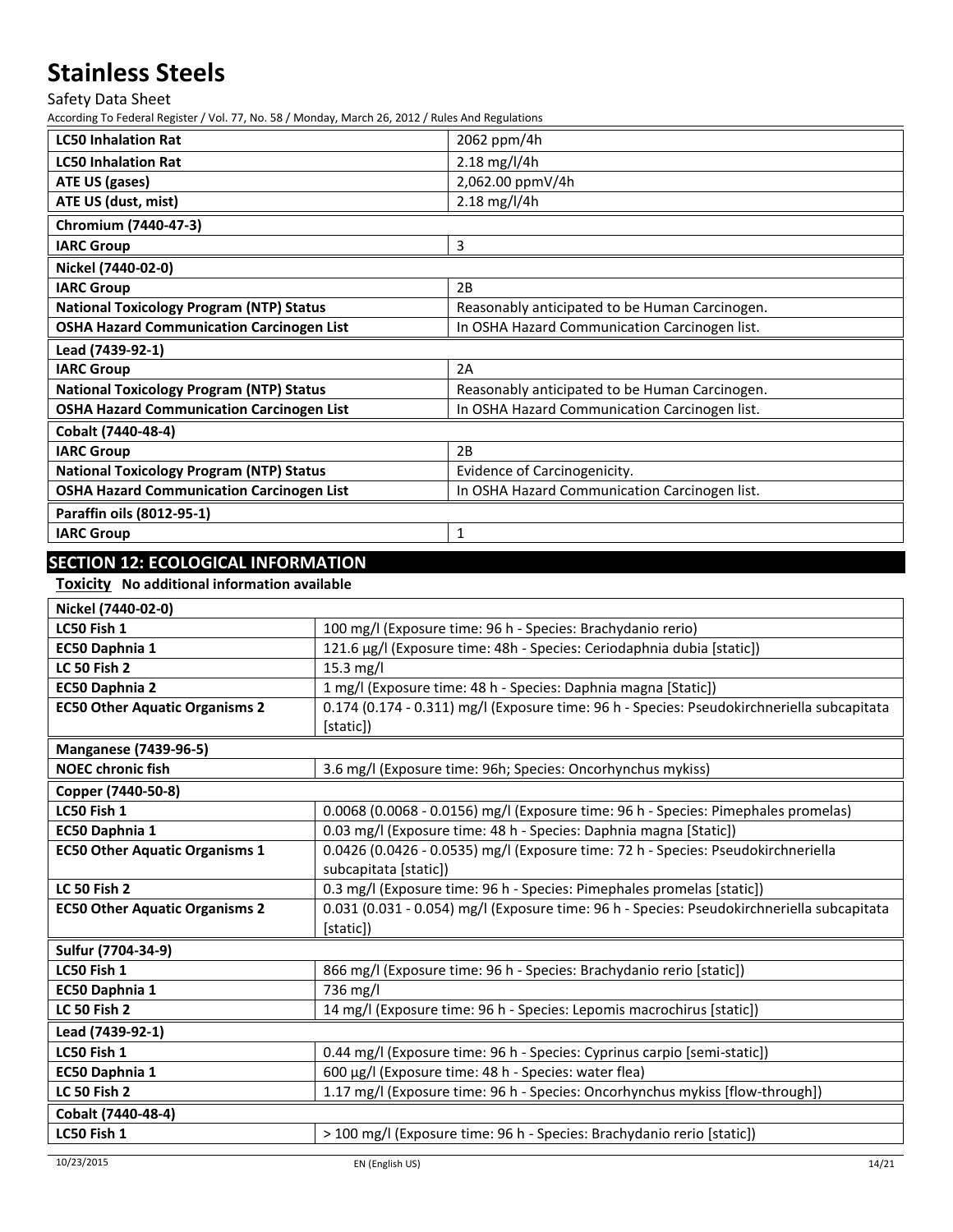#### Safety Data Sheet

According To Federal Register / Vol. 77, No. 58 / Monday, March 26, 2012 / Rules And Regulations

| <b>Persistence and Degradability</b>  |                            |
|---------------------------------------|----------------------------|
| <b>Stainless Steels</b>               |                            |
| <b>Persistence and Degradability</b>  | Not readily biodegradable. |
| Copper (7440-50-8)                    |                            |
| <b>Persistence and Degradability</b>  | Not readily biodegradable. |
| <b>Bioaccumulative Potential</b>      |                            |
| Cobalt (7440-48-4)                    |                            |
| <b>BCF Fish 1</b>                     | (no bioaccumulation)       |
| <b>Mobility in Soil Not available</b> |                            |

**Other Adverse Effects** Not available

### **SECTION 13: DISPOSAL CONSIDERATIONS**

**Sewage Disposal Recommendations:** Do not empty into drains; dispose of this material and its container in a safe way. **Waste Disposal Recommendations:** Dispose of waste material in accordance with all local, regional, national, and international regulations.

## **SECTION 14: TRANSPORT INFORMATION**

**In Accordance With ICAO/IATA/DOT/TDG**

- **14.1. UN Number** Not regulated for transport
- **14.2. UN Proper Shipping Name** Not regulated for transport

#### **14.3. Additional Information Not regulated for transport**

**Transport by Sea** Not regulated for transport

**Air Transport** 

**DOT Quantity Limitations Cargo Aircraft**  : kg

**Only (49 CFR 175.75)**

### **SECTION 15: REGULATORY INFORMATION**

## **US Federal Regulations**

| Chromium (7440-47-3)                                                      |                                                           |  |
|---------------------------------------------------------------------------|-----------------------------------------------------------|--|
| Listed on the United States TSCA (Toxic Substances Control Act) inventory |                                                           |  |
| Subject to reporting requirements of United States SARA Section 313       |                                                           |  |
| <b>SARA Section 313 - Emission Reporting</b><br>1.0%                      |                                                           |  |
| Nickel (7440-02-0)                                                        |                                                           |  |
| Listed on the United States TSCA (Toxic Substances Control Act) inventory |                                                           |  |
| Subject to reporting requirements of United States SARA Section 313       |                                                           |  |
| RQ (Reportable Quantity, Section 304 of EPA's List of Lists):             | 100 lb (only applicable if particles are $<$ 100 $\mu$ m) |  |
| <b>SARA Section 311/312 Hazard Classes</b>                                | Immediate (acute) health hazard                           |  |
|                                                                           | Delayed (chronic) health hazard                           |  |
| 0.1%<br><b>SARA Section 313 - Emission Reporting</b>                      |                                                           |  |
| <b>Manganese (7439-96-5)</b>                                              |                                                           |  |
| Listed on the United States TSCA (Toxic Substances Control Act) inventory |                                                           |  |
| Subject to reporting requirements of United States SARA Section 313       |                                                           |  |
| <b>SARA Section 313 - Emission Reporting</b>                              | 1.0%                                                      |  |
| Molybdenum (7439-98-7)                                                    |                                                           |  |
| Listed on the United States TSCA (Toxic Substances Control Act) inventory |                                                           |  |
| Silicon (7440-21-3)                                                       |                                                           |  |
| Listed on the United States TSCA (Toxic Substances Control Act) inventory |                                                           |  |
| Tungsten (7440-33-7)                                                      |                                                           |  |
| Listed on the United States TSCA (Toxic Substances Control Act) inventory |                                                           |  |
| Carbon (7440-44-0)                                                        |                                                           |  |
| Listed on the United States TSCA (Toxic Substances Control Act) inventory |                                                           |  |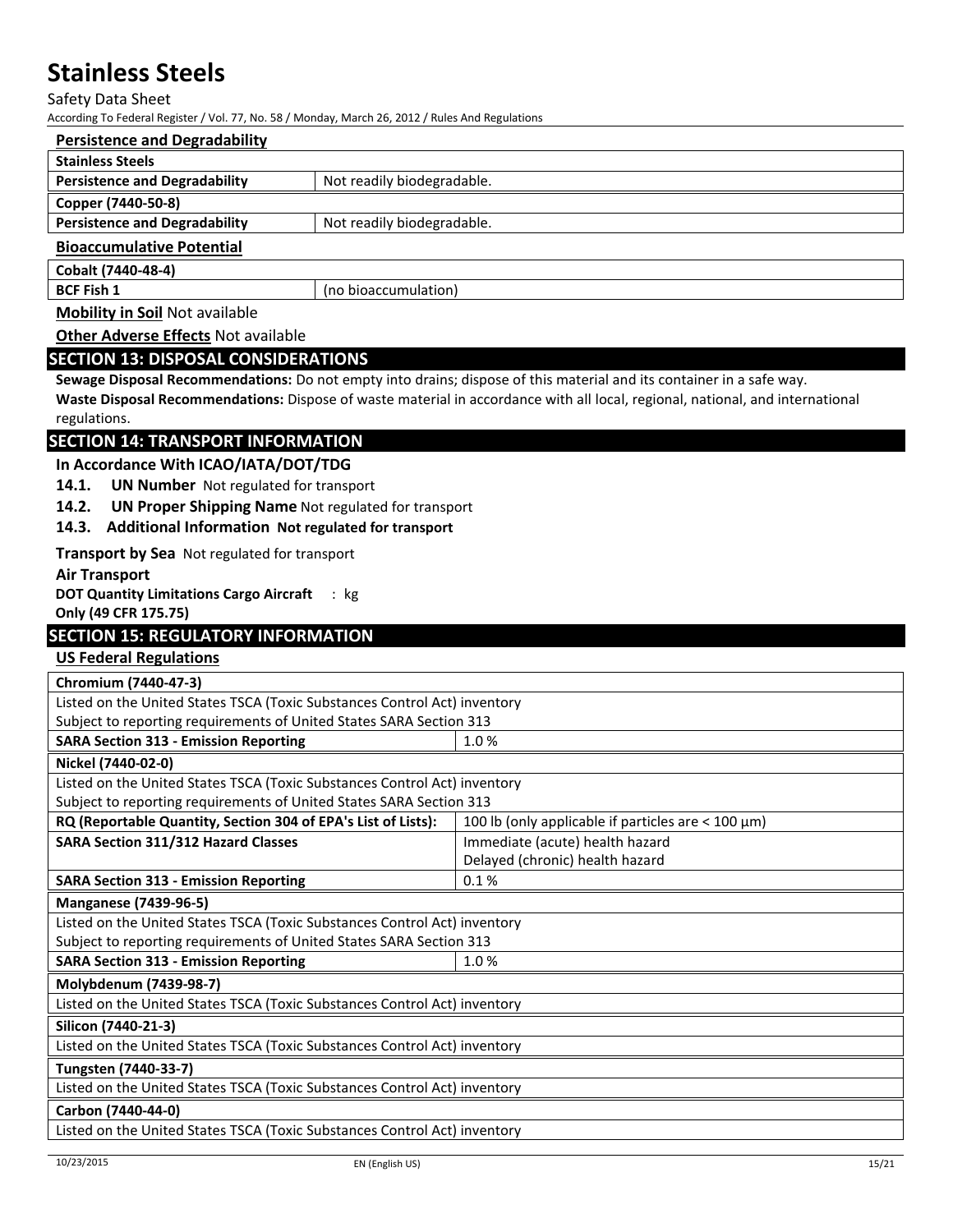# Safety Data Sheet

| Aluminum (7429-90-5)                                                                      |                                                                |  |
|-------------------------------------------------------------------------------------------|----------------------------------------------------------------|--|
| Listed on the United States TSCA (Toxic Substances Control Act) inventory                 |                                                                |  |
| Subject to reporting requirements of United States SARA Section 313                       |                                                                |  |
| SARA Section 311/312 Hazard Classes                                                       | Fire hazard                                                    |  |
|                                                                                           | Reactive hazard                                                |  |
| <b>SARA Section 313 - Emission Reporting</b>                                              | 1.0 % (dust or fume only)                                      |  |
| Copper (7440-50-8)                                                                        |                                                                |  |
| Listed on the United States TSCA (Toxic Substances Control Act) inventory                 |                                                                |  |
| Subject to reporting requirements of United States SARA Section 313                       |                                                                |  |
| <b>SARA Section 313 - Emission Reporting</b><br>1.0%                                      |                                                                |  |
| Iron (7439-89-6)                                                                          |                                                                |  |
| Listed on the United States TSCA (Toxic Substances Control Act) inventory                 |                                                                |  |
| <b>SARA Section 311/312 Hazard Classes</b>                                                | Fire hazard                                                    |  |
| Niobium (7440-03-1)                                                                       |                                                                |  |
| Listed on the United States TSCA (Toxic Substances Control Act) inventory                 |                                                                |  |
| Nitrogen (7727-37-9)                                                                      |                                                                |  |
| Listed on the United States TSCA (Toxic Substances Control Act) inventory                 |                                                                |  |
| <b>SARA Section 311/312 Hazard Classes</b>                                                | Immediate (acute) health hazard                                |  |
|                                                                                           | Sudden release of pressure hazard                              |  |
| Sulfur (7704-34-9)                                                                        |                                                                |  |
| Listed on the United States TSCA (Toxic Substances Control Act) inventory                 |                                                                |  |
| <b>Titanium (7440-32-6)</b>                                                               |                                                                |  |
| Listed on the United States TSCA (Toxic Substances Control Act) inventory                 |                                                                |  |
| Vanadium (7440-62-2)                                                                      |                                                                |  |
| Listed on the United States TSCA (Toxic Substances Control Act) inventory                 |                                                                |  |
| Subject to reporting requirements of United States SARA Section 313                       |                                                                |  |
| 1.0 % (except when contained in an alloy)<br><b>SARA Section 313 - Emission Reporting</b> |                                                                |  |
| Lead (7439-92-1)                                                                          |                                                                |  |
| Listed on the United States TSCA (Toxic Substances Control Act) inventory                 |                                                                |  |
| Subject to reporting requirements of United States SARA Section 313                       |                                                                |  |
| <b>SARA Section 313 - Emission Reporting</b>                                              | 0.1%                                                           |  |
| Cobalt (7440-48-4)                                                                        |                                                                |  |
| Listed on the United States TSCA (Toxic Substances Control Act) inventory                 |                                                                |  |
| Subject to reporting requirements of United States SARA Section 313                       |                                                                |  |
| SARA Section 311/312 Hazard Classes                                                       | Immediate (acute) health hazard                                |  |
|                                                                                           | Delayed (chronic) health hazard                                |  |
| <b>SARA Section 313 - Emission Reporting</b>                                              | 0.1%                                                           |  |
| <b>Tantalum (7440-25-7)</b>                                                               |                                                                |  |
| Listed on the United States TSCA (Toxic Substances Control Act) inventory                 |                                                                |  |
| Paraffin oils (8012-95-1)                                                                 |                                                                |  |
| Listed on the United States TSCA (Toxic Substances Control Act) inventory                 |                                                                |  |
| <b>US State Regulations</b>                                                               |                                                                |  |
| <b>Stainless Steels()</b>                                                                 |                                                                |  |
| U.S. - California - Proposition 65 - Carcinogens List                                     | WARNING: This product contains chemicals known to the State of |  |
|                                                                                           | California to cause cancer.                                    |  |

| Nickel (7440-02-0)                                    |                                                                |
|-------------------------------------------------------|----------------------------------------------------------------|
| U.S. - California - Proposition 65 - Carcinogens List | WARNING: This product contains chemicals known to the State of |
|                                                       | California to cause cancer.                                    |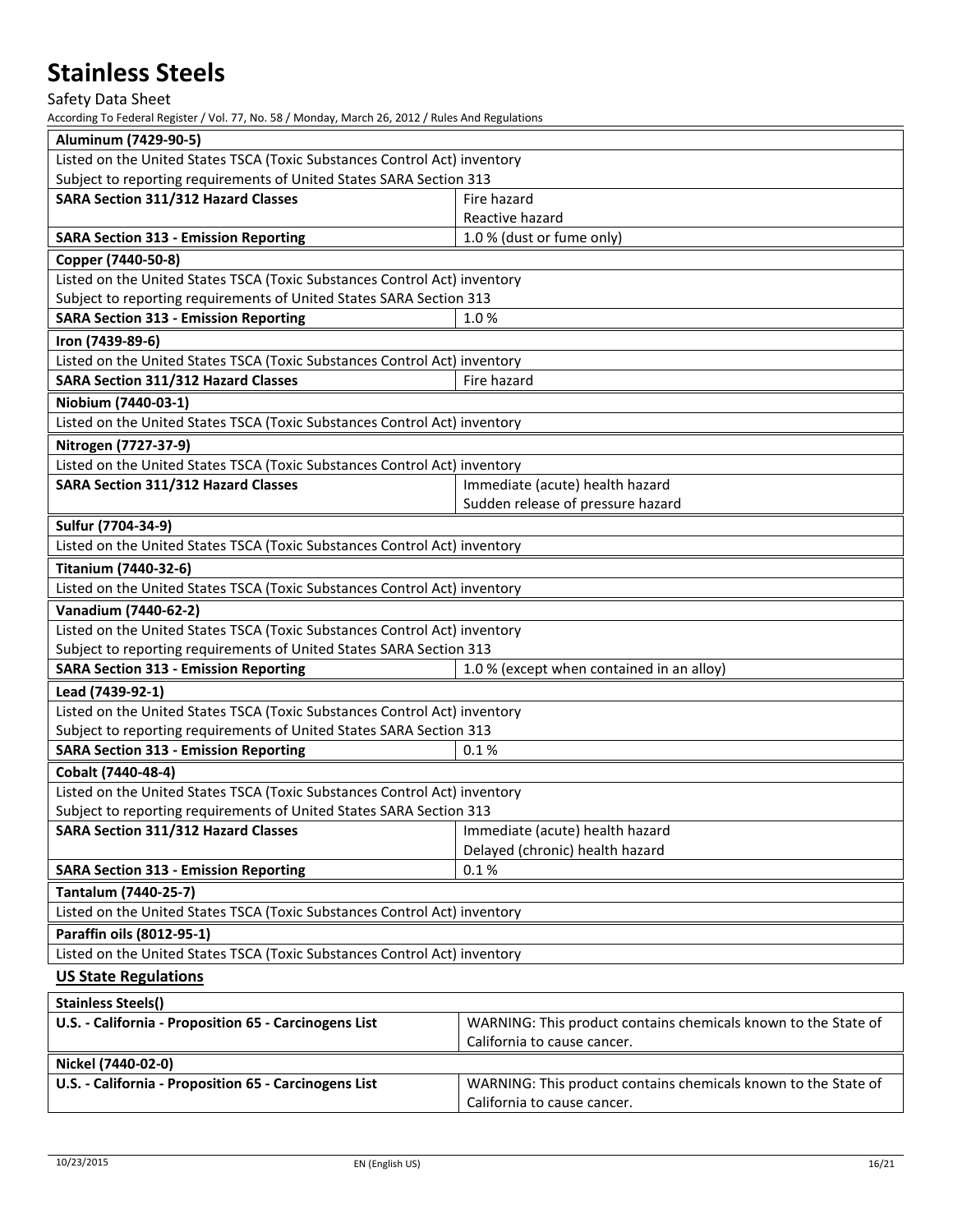Safety Data Sheet

| Lead (7439-92-1)                                                                                                        |                                                                |  |
|-------------------------------------------------------------------------------------------------------------------------|----------------------------------------------------------------|--|
| U.S. - California - Proposition 65 - Carcinogens List                                                                   | WARNING: This product contains chemicals known to the State of |  |
|                                                                                                                         | California to cause cancer.                                    |  |
| U.S. - California - Proposition 65 - Developmental Toxicity                                                             | WARNING: This product contains chemicals known to the State of |  |
|                                                                                                                         | California to cause birth defects.                             |  |
| U.S. - California - Proposition 65 - Reproductive Toxicity -                                                            | WARNING: This product contains chemicals known to the State of |  |
| Female                                                                                                                  | California to cause (Female) reproductive harm.                |  |
| U.S. - California - Proposition 65 - Reproductive Toxicity -                                                            | WARNING: This product contains chemicals known to the State of |  |
| Male                                                                                                                    | California to cause (Male) reproductive harm.                  |  |
| Cobalt (7440-48-4)                                                                                                      |                                                                |  |
| U.S. - California - Proposition 65 - Carcinogens List                                                                   | WARNING: This product contains chemicals known to the State of |  |
|                                                                                                                         | California to cause cancer.                                    |  |
| Chromium (7440-47-3)                                                                                                    |                                                                |  |
| U.S. - Massachusetts - Right To Know List                                                                               |                                                                |  |
| U.S. - New Jersey - Right to Know Hazardous Substance List                                                              |                                                                |  |
| U.S. - Pennsylvania - RTK (Right to Know) - Environmental Hazard List                                                   |                                                                |  |
| U.S. - Pennsylvania - RTK (Right to Know) - Special Hazardous Substances                                                |                                                                |  |
| U.S. - Pennsylvania - RTK (Right to Know) List                                                                          |                                                                |  |
| Nickel (7440-02-0)                                                                                                      |                                                                |  |
| U.S. - Massachusetts - Right To Know List                                                                               |                                                                |  |
| U.S. - New Jersey - Right to Know Hazardous Substance List                                                              |                                                                |  |
| U.S. - Pennsylvania - RTK (Right to Know) - Environmental Hazard List                                                   |                                                                |  |
| U.S. - Pennsylvania - RTK (Right to Know) - Special Hazardous Substances                                                |                                                                |  |
| U.S. - Pennsylvania - RTK (Right to Know) List                                                                          |                                                                |  |
| <b>Manganese (7439-96-5)</b>                                                                                            |                                                                |  |
| U.S. - Massachusetts - Right To Know List                                                                               |                                                                |  |
| U.S. - New Jersey - Right to Know Hazardous Substance List                                                              |                                                                |  |
| U.S. - Pennsylvania - RTK (Right to Know) - Environmental Hazard List                                                   |                                                                |  |
| U.S. - Pennsylvania - RTK (Right to Know) List                                                                          |                                                                |  |
| Molybdenum (7439-98-7)                                                                                                  |                                                                |  |
| U.S. - Massachusetts - Right To Know List                                                                               |                                                                |  |
| U.S. - New Jersey - Right to Know Hazardous Substance List                                                              |                                                                |  |
| U.S. - Pennsylvania - RTK (Right to Know) List                                                                          |                                                                |  |
| Silicon (7440-21-3)                                                                                                     |                                                                |  |
| U.S. - Massachusetts - Right To Know List                                                                               |                                                                |  |
| U.S. - New Jersey - Right to Know Hazardous Substance List                                                              |                                                                |  |
| U.S. - Pennsylvania - RTK (Right to Know) List                                                                          |                                                                |  |
| Tungsten (7440-33-7)                                                                                                    |                                                                |  |
| U.S. - Massachusetts - Right To Know List                                                                               |                                                                |  |
| U.S. - New Jersey - Right to Know Hazardous Substance List                                                              |                                                                |  |
| U.S. - Pennsylvania - RTK (Right to Know) List                                                                          |                                                                |  |
| Aluminum (7429-90-5)                                                                                                    |                                                                |  |
| U.S. - Massachusetts - Right To Know List                                                                               |                                                                |  |
| U.S. - New Jersey - Right to Know Hazardous Substance List                                                              |                                                                |  |
| U.S. - Pennsylvania - RTK (Right to Know) - Environmental Hazard List                                                   |                                                                |  |
| U.S. - Pennsylvania - RTK (Right to Know) List                                                                          |                                                                |  |
| Copper (7440-50-8)                                                                                                      |                                                                |  |
| U.S. - Massachusetts - Right To Know List                                                                               |                                                                |  |
| U.S. - New Jersey - Right to Know Hazardous Substance List                                                              |                                                                |  |
| U.S. - Pennsylvania - RTK (Right to Know) - Environmental Hazard List<br>U.S. - Pennsylvania - RTK (Right to Know) List |                                                                |  |
|                                                                                                                         |                                                                |  |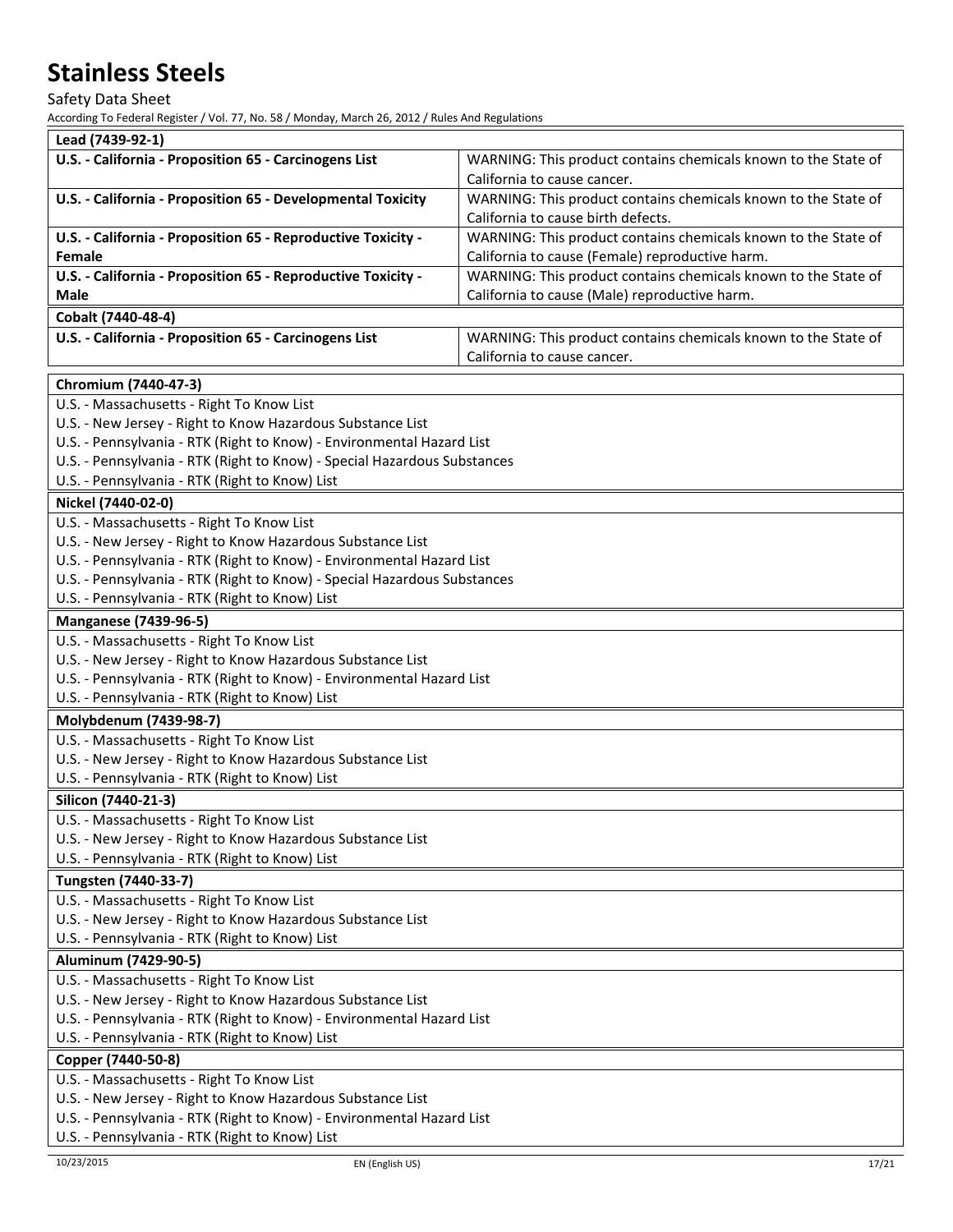Safety Data Sheet

| ACCORDING TO FEDERAL NEGROCE 7 VOI. 77, NO. 30 7 IVIORIQA, IVIATCH ZO, ZOIZ 7 INDIES AND NEGUIALIONS |
|------------------------------------------------------------------------------------------------------|
| Nitrogen (7727-37-9)                                                                                 |
| U.S. - Massachusetts - Right To Know List                                                            |
| U.S. - New Jersey - Right to Know Hazardous Substance List                                           |
| U.S. - Pennsylvania - RTK (Right to Know) List                                                       |
| Sulfur (7704-34-9)                                                                                   |
| U.S. - Massachusetts - Right To Know List                                                            |
| U.S. - New Jersey - Right to Know Hazardous Substance List                                           |
| U.S. - Pennsylvania - RTK (Right to Know) List                                                       |
| <b>Titanium (7440-32-6)</b>                                                                          |
| U.S. - New Jersey - Right to Know Hazardous Substance List                                           |
| Vanadium (7440-62-2)                                                                                 |
| U.S. - Massachusetts - Right To Know List                                                            |
| U.S. - New Jersey - Right to Know Hazardous Substance List                                           |
| U.S. - Pennsylvania - RTK (Right to Know) - Environmental Hazard List                                |
| U.S. - Pennsylvania - RTK (Right to Know) List                                                       |
| Lead (7439-92-1)                                                                                     |
| U.S. - Massachusetts - Right To Know List                                                            |
| U.S. - New Jersey - Right to Know Hazardous Substance List                                           |
| U.S. - Pennsylvania - RTK (Right to Know) - Environmental Hazard List                                |
| U.S. - Pennsylvania - RTK (Right to Know) List                                                       |
| Cobalt (7440-48-4)                                                                                   |
| U.S. - Massachusetts - Right To Know List                                                            |
| U.S. - New Jersey - Right to Know Hazardous Substance List                                           |
| U.S. - Pennsylvania - RTK (Right to Know) - Environmental Hazard List                                |
| U.S. - Pennsylvania - RTK (Right to Know) List                                                       |
| <b>Tantalum (7440-25-7)</b>                                                                          |
| U.S. - Massachusetts - Right To Know List                                                            |
| U.S. - New Jersey - Right to Know Hazardous Substance List                                           |
| U.S. - Pennsylvania - RTK (Right to Know) List                                                       |
| Paraffin oils (8012-95-1)                                                                            |
| U.S. - Massachusetts - Right To Know List                                                            |
| U.S. - New Jersey - Right to Know Hazardous Substance List                                           |
| U.S. - Pennsylvania - RTK (Right to Know) List                                                       |
| <b>Canadian Regulations</b>                                                                          |
| Stainlace Staale                                                                                     |

| <b>Stalliess Steels</b>                                 |                                                                                    |  |
|---------------------------------------------------------|------------------------------------------------------------------------------------|--|
| <b>WHMIS Classification</b>                             | Uncontrolled product according to WHMIS classification criteria                    |  |
|                                                         |                                                                                    |  |
| Chromium (7440-47-3)                                    |                                                                                    |  |
| Listed on the Canadian DSL (Domestic Substances List)   |                                                                                    |  |
| Listed on the Canadian IDL (Ingredient Disclosure List) |                                                                                    |  |
| <b>IDL Concentration 0.1%</b>                           |                                                                                    |  |
| <b>WHMIS Classification</b>                             | Uncontrolled product according to WHMIS classification criteria                    |  |
| Nickel (7440-02-0)                                      |                                                                                    |  |
| Listed on the Canadian DSL (Domestic Substances List)   |                                                                                    |  |
| Listed on the Canadian IDL (Ingredient Disclosure List) |                                                                                    |  |
| <b>IDL Concentration 0.1%</b>                           |                                                                                    |  |
| <b>WHMIS Classification</b>                             | Class D Division 2 Subdivision B - Toxic material causing other toxic effects      |  |
|                                                         | Class D Division 2 Subdivision A - Very toxic material causing other toxic effects |  |
| <b>Manganese (7439-96-5)</b>                            |                                                                                    |  |
| Listed on the Canadian DSL (Domestic Substances List)   |                                                                                    |  |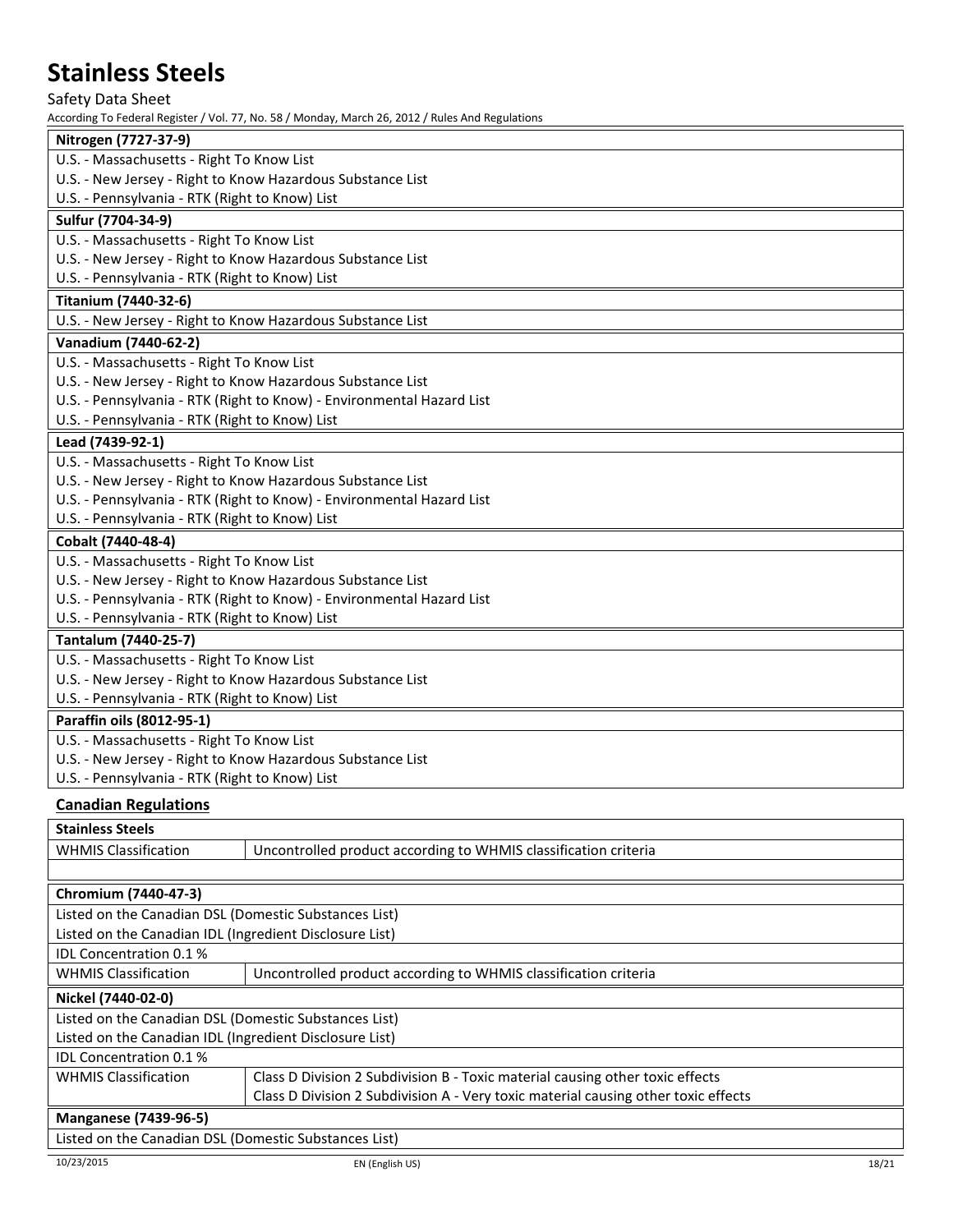Safety Data Sheet

| Listed on the Canadian IDL (Ingredient Disclosure List) |                                                                               |  |
|---------------------------------------------------------|-------------------------------------------------------------------------------|--|
| <b>IDL Concentration 1%</b>                             |                                                                               |  |
| <b>WHMIS Classification</b>                             | Uncontrolled product according to WHMIS classification criteria               |  |
| Molybdenum (7439-98-7)                                  |                                                                               |  |
| Listed on the Canadian DSL (Domestic Substances List)   |                                                                               |  |
| Listed on the Canadian IDL (Ingredient Disclosure List) |                                                                               |  |
| IDL Concentration 1%                                    |                                                                               |  |
| <b>WHMIS Classification</b>                             | Uncontrolled product according to WHMIS classification criteria               |  |
| Silicon (7440-21-3)                                     |                                                                               |  |
| Listed on the Canadian DSL (Domestic Substances List)   |                                                                               |  |
| <b>WHMIS Classification</b>                             | Uncontrolled product according to WHMIS classification criteria               |  |
| Tungsten (7440-33-7)                                    |                                                                               |  |
| Listed on the Canadian DSL (Domestic Substances List)   |                                                                               |  |
| Listed on the Canadian IDL (Ingredient Disclosure List) |                                                                               |  |
| <b>IDL Concentration 1%</b>                             |                                                                               |  |
| <b>WHMIS Classification</b>                             | Uncontrolled product according to WHMIS classification criteria               |  |
| Carbon (7440-44-0)                                      |                                                                               |  |
| Listed on the Canadian DSL (Domestic Substances List)   |                                                                               |  |
| <b>WHMIS Classification</b>                             | Uncontrolled product according to WHMIS classification criteria               |  |
| Aluminum (7429-90-5)                                    |                                                                               |  |
| Listed on the Canadian DSL (Domestic Substances List)   |                                                                               |  |
| Listed on the Canadian IDL (Ingredient Disclosure List) |                                                                               |  |
| IDL Concentration 1%                                    |                                                                               |  |
| <b>WHMIS Classification</b>                             | Class B Division 6 - Reactive Flammable Material                              |  |
|                                                         | Class B Division 4 - Flammable Solid                                          |  |
| Copper (7440-50-8)                                      |                                                                               |  |
| Listed on the Canadian DSL (Domestic Substances List)   |                                                                               |  |
| Listed on the Canadian IDL (Ingredient Disclosure List) |                                                                               |  |
| IDL Concentration 1%                                    |                                                                               |  |
| <b>WHMIS Classification</b>                             | Uncontrolled product according to WHMIS classification criteria               |  |
| Iron (7439-89-6)                                        |                                                                               |  |
| Listed on the Canadian DSL (Domestic Substances List)   |                                                                               |  |
| <b>WHMIS Classification</b>                             | Class B Division 4 - Flammable Solid                                          |  |
|                                                         | Class B Division 6 - Reactive Flammable Material                              |  |
| Niobium (7440-03-1)                                     |                                                                               |  |
| Listed on the Canadian DSL (Domestic Substances List)   |                                                                               |  |
| <b>WHMIS Classification</b>                             | Class B Division 4 - Flammable Solid                                          |  |
| Nitrogen (7727-37-9)                                    |                                                                               |  |
| Listed on the Canadian DSL (Domestic Substances List)   |                                                                               |  |
| <b>WHMIS Classification</b>                             | Class A - Compressed Gas                                                      |  |
| Sulfur (7704-34-9)                                      |                                                                               |  |
| Listed on the Canadian DSL (Domestic Substances List)   |                                                                               |  |
| <b>WHMIS Classification</b>                             | Class D Division 2 Subdivision B - Toxic material causing other toxic effects |  |
| <b>Titanium (7440-32-6)</b>                             |                                                                               |  |
| Listed on the Canadian DSL (Domestic Substances List)   |                                                                               |  |
| <b>WHMIS Classification</b>                             | Class B Division 4 - Flammable Solid                                          |  |
| Vanadium (7440-62-2)                                    |                                                                               |  |
| Listed on the Canadian DSL (Domestic Substances List)   |                                                                               |  |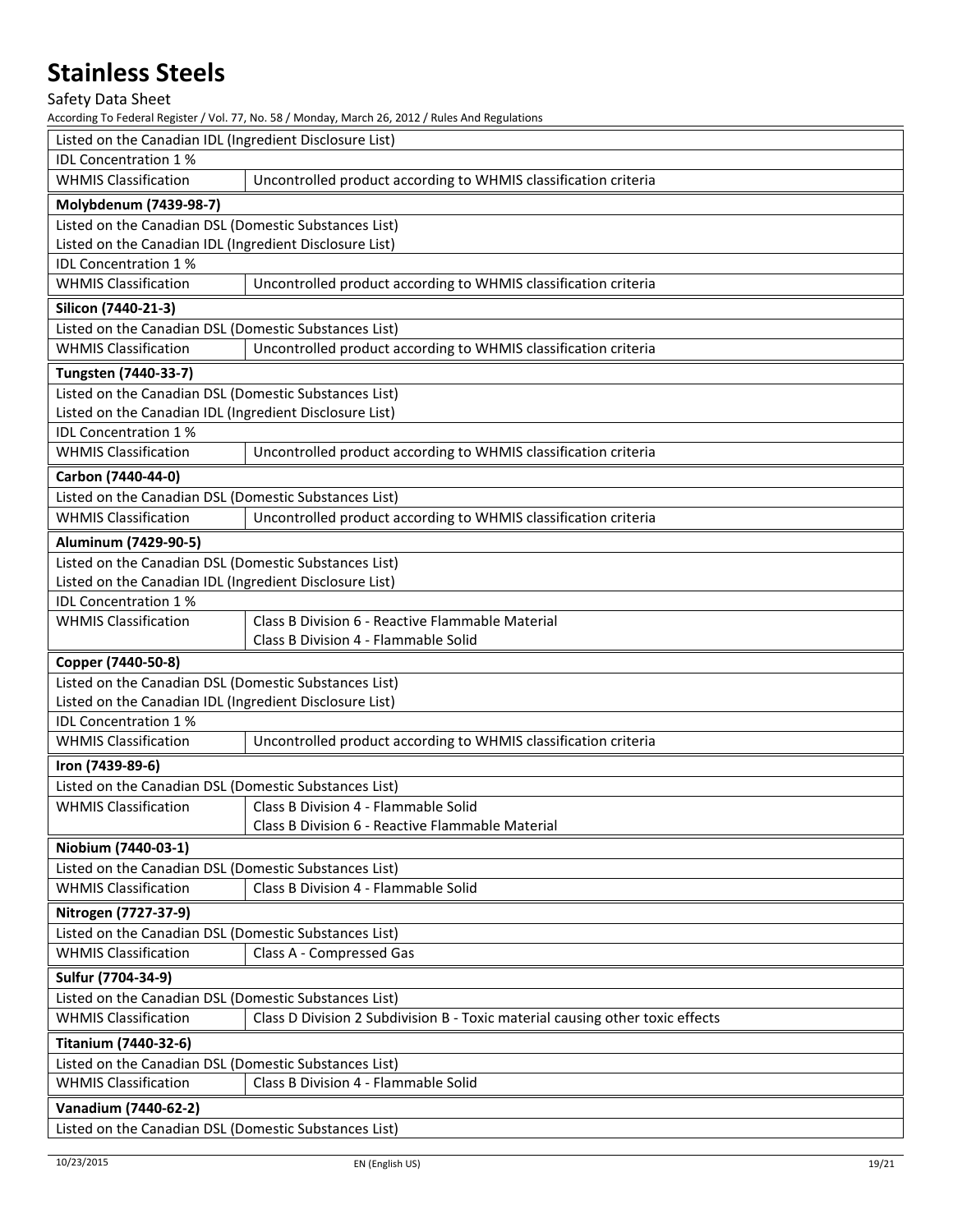Safety Data Sheet

According To Federal Register / Vol. 77, No. 58 / Monday, March 26, 2012 / Rules And Regulations

| Listed on the Canadian IDL (Ingredient Disclosure List) |                                                                                                                                  |
|---------------------------------------------------------|----------------------------------------------------------------------------------------------------------------------------------|
| <b>IDL Concentration 1%</b>                             |                                                                                                                                  |
| <b>WHMIS Classification</b>                             | Uncontrolled product according to WHMIS classification criteria                                                                  |
| Lead (7439-92-1)                                        |                                                                                                                                  |
| Listed on the Canadian DSL (Domestic Substances List)   |                                                                                                                                  |
| Listed on the Canadian IDL (Ingredient Disclosure List) |                                                                                                                                  |
| IDL Concentration 0.1 %                                 |                                                                                                                                  |
| <b>WHMIS Classification</b>                             | Class D Division 2 Subdivision A - Very toxic material causing other toxic effects                                               |
|                                                         | Class D Division 2 Subdivision B - Toxic material causing other toxic effects                                                    |
| Cobalt (7440-48-4)                                      |                                                                                                                                  |
| Listed on the Canadian DSL (Domestic Substances List)   |                                                                                                                                  |
| Listed on the Canadian IDL (Ingredient Disclosure List) |                                                                                                                                  |
| <b>IDL Concentration 0.1%</b>                           |                                                                                                                                  |
| <b>WHMIS Classification</b>                             | Class D Division 1 Subdivision A - Very toxic material causing immediate and serious toxic effects                               |
|                                                         | Class D Division 1 Subdivision B - Toxic material causing immediate and serious toxic effects                                    |
|                                                         | Class D Division 2 Subdivision A - Very toxic material causing other toxic effects                                               |
|                                                         | Class D Division 2 Subdivision B - Toxic material causing other toxic effects                                                    |
| Tantalum (7440-25-7)                                    |                                                                                                                                  |
| Listed on the Canadian DSL (Domestic Substances List)   |                                                                                                                                  |
| Listed on the Canadian IDL (Ingredient Disclosure List) |                                                                                                                                  |
| <b>IDL Concentration 1%</b>                             |                                                                                                                                  |
| <b>WHMIS Classification</b>                             | Uncontrolled product according to WHMIS classification criteria                                                                  |
| Paraffin oils (8012-95-1)                               |                                                                                                                                  |
| Listed on the Canadian DSL (Domestic Substances List)   |                                                                                                                                  |
| Listed on the Canadian IDL (Ingredient Disclosure List) |                                                                                                                                  |
| <b>IDL Concentration 1%</b>                             |                                                                                                                                  |
| <b>WHMIS Classification</b>                             | Class D Division 2 Subdivision A - Very toxic material causing other toxic effects                                               |
|                                                         | This product has been classified in accordance with the hazard criteria of the Controlled Products Regulations (CPR) and the SDS |

This product has been classified in accordance with the hazard criteria of the Controlled Products Regulations (CPR) and the SDS contains all of the information required by CPR.

## **SECTION 16: OTHER INFORMATION, INCLUDING DATE OF PREPARATION OR LAST REVISION**

**Revision Date** : 10/23/2015

Other Information : This document has been prepared in accordance with the SDS requirements of the OSHA Hazard Communication Standard 29 CFR 1910.1200.

### **GHS Full Text Phrases**:

| Acute Tox. 4<br>(Inhalation:dust, mist) | Acute toxicity (inhalation:dust, mist) Category 4                |
|-----------------------------------------|------------------------------------------------------------------|
| Acute Tox. 4 (Oral)                     | Acute toxicity (oral) Category 4                                 |
| Aquatic Acute 1                         | Hazardous to the aquatic environment - Acute Hazard Category 1   |
| Aquatic Acute 3                         | Hazardous to the aquatic environment - Acute Hazard Category 3   |
| Aquatic Chronic 1                       | Hazardous to the aquatic environment - Chronic Hazard Category 1 |
| <b>Aquatic Chronic 3</b>                | Hazardous to the aquatic environment - Chronic Hazard Category 3 |
| Aquatic Chronic 4                       | Hazardous to the aquatic environment - Chronic Hazard Category 4 |
| Asp. Tox. 1                             | Aspiration hazard Category 1                                     |
| Carc. 1B                                | Carcinogenicity Category 1B                                      |
| Carc. 2                                 | Carcinogenicity Category 2                                       |
| Comb. Dust                              | Combustible Dust                                                 |
| Compressed gas                          | Gases under pressure Compressed gas                              |
| Eye Irrit. 2A                           | Serious eye damage/eye irritation Category 2A                    |
| Flam. Sol. 1                            | Flammable solids Category 1                                      |